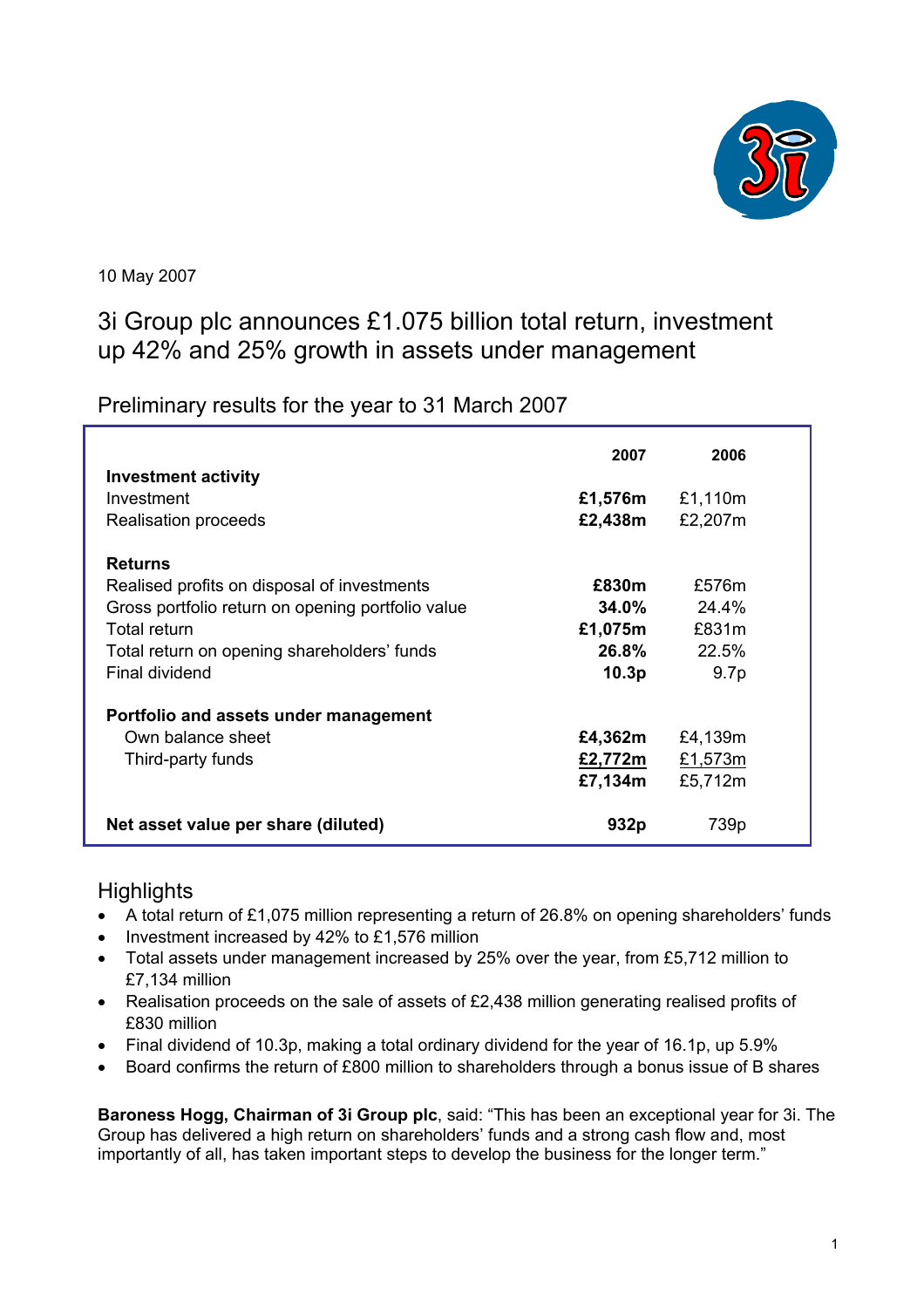**3i's Chief Executive, Philip Yea**, said: "We continue to see good investment opportunities in our chosen areas, albeit that pricing remains high. Continued broadening of our investment activities by geography and asset class, and a focus on delivering real value within each specific opportunity, remain critical components of our strategy. Although levels of realisations are expected to slow, we remain confident of reporting further good progress in the delivery of our strategy over the year ahead."

# Return of capital to shareholders

The Board of 3i Group plc also confirms, subject to shareholder approval, the proposed return of £800 million to shareholders. The proposed cash return is currently expected to be made by way of a bonus issue of listed B shares accompanied by a share consolidation designed to maintain comparability of share price and earnings per share. This is currently expected to take place in July.

Resolutions relating to the return of capital proposals will be put to shareholders at an Extraordinary General Meeting. A circular convening the EGM and giving more information and detail on the proposals is expected to be sent to shareholders in June.

- ends -

# For further information, please contact:

| Philip Yea, Chief Executive<br>3i Group plc                    | Tel: 020 7975 3386 |
|----------------------------------------------------------------|--------------------|
| Simon Ball, Finance Director<br>3i Group plc                   | Tel: 020 7975 3356 |
| Patrick Dunne, Group Communications Director<br>3i Group plc   | Tel: 020 7975 3283 |
| Issued by:<br><b>Philip Gawith</b><br>The Maitland Consultancy | Tel: 020 7379 5151 |

**For further information regarding the announcement of 3i's annual results to 31 March 2007, including video interviews with Philip Yea and Simon Ball (available 7.15am) and a live webcast of the results presentation (at 10.00am, available on demand from 2.00pm), please see**  www.3igroup.com.

# Notes to editors

3i is a world leader in private equity and venture capital. We focus on buyouts, growth capital and venture capital and invest across Europe, Asia and the US.

Our competitive advantage comes from our international network and the strength and breadth of our relationships in business. These underpin the value that we deliver to our portfolio and to our shareholders.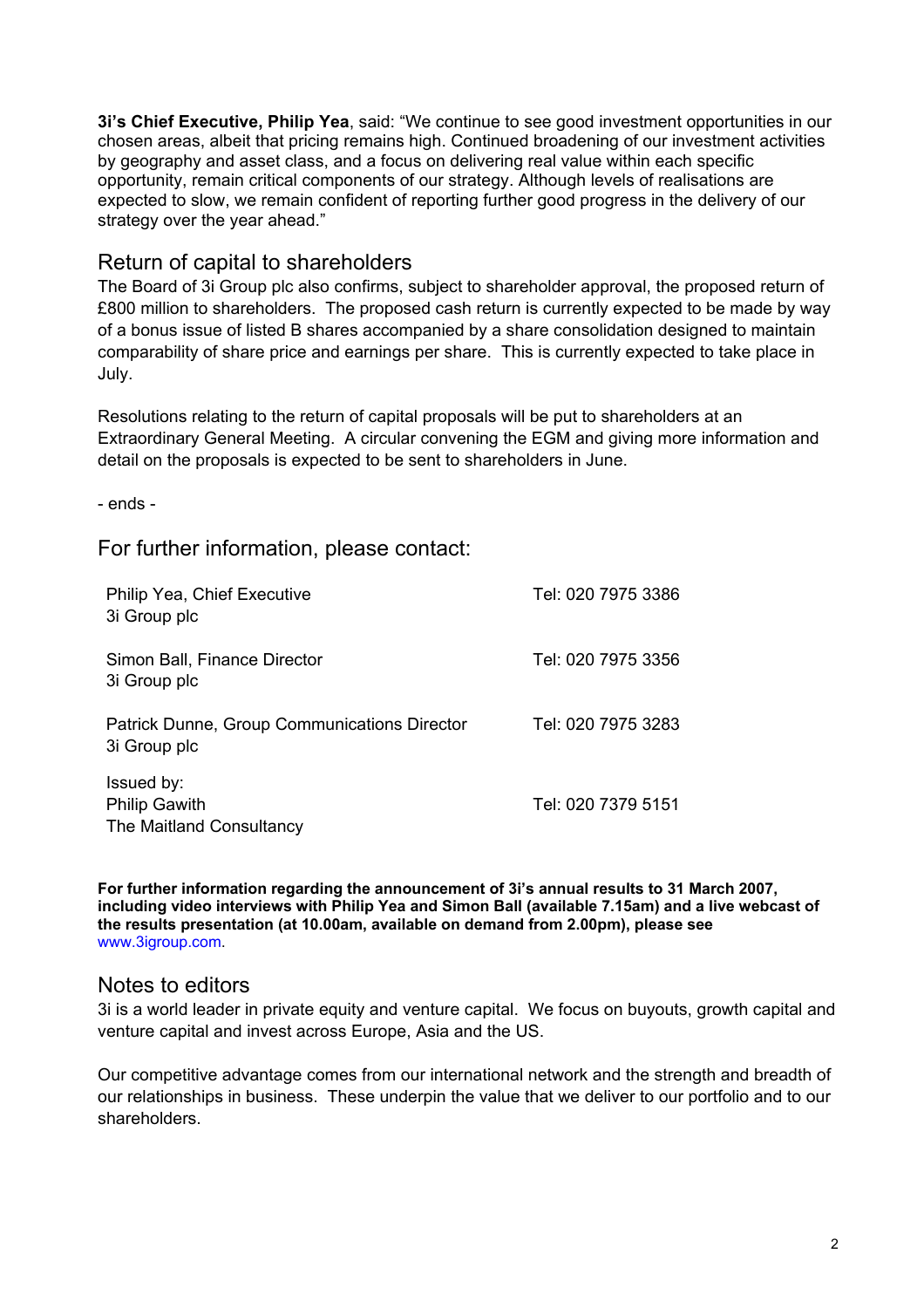# Chairman's statement

3i has had another year of strong financial performance. A number of our strategic initiatives have contributed to our growth and it has been a very productive period for business development. The Group's total return of £1,075 million for the year to 31 March 2007 represented 26.8% on opening shareholders' funds.

Realisations were again very strong. The quality of our portfolio, favourable merger and acquisitions markets and the skill of our teams around the world have delivered realisation proceeds of £2,438 million, with an uplift in value on sale of 52%.

3i's strategic position in both high growth and more mature markets also enabled the Group to increase investment by 42% to £1,576 million. Growth was especially strong in Asia, which accounted for 16% of investment in the year.

During the year the Buyouts business raised its latest €5 billion mid-market buyout fund, Eurofund V, and we extended our international reach with new Growth Capital teams in Beijing and New York. We also established two new business lines, with the £700 million launch of 3i Infrastructure Limited on the London Stock Exchange, and the establishment of our "Quoted Private Equity" team.

Progress on so many fronts would not, of course, have been possible without the commitment and experience of many people to whom I offer my thanks: our staff world-wide; the management teams and advisers of our portfolio companies; and above all our Chief Executive Philip Yea and his Management Committee.

The strength of the Group's cash flow has meant that we have been able not only to grow investment levels and invest in a number of strategic initiatives but also to return capital to shareholders. Following approval at our Extraordinary General Meeting ("EGM") last year, £700 million has been returned to our shareholders. The Group also bought back £74 million of ordinary shares during the year. The Board has announced its intention to return a further £800 million to shareholders by way of a bonus issue of listed B shares. Resolutions relating to the return of capital proposals will be put to shareholders at another EGM, which is currently expected to take place in July.

The Board is recommending a final ordinary dividend of 10.3p, making a total ordinary dividend for the year of 16.1p, up 5.9% on last year.

I was delighted to welcome Robert Swannell as a non-executive Director to the Board in September 2006. Robert is Vice Chairman of Citigroup Europe and a member of Citigroup's Global Investment Banking Committee, in addition to being a non-executive Director of British Land Company plc. He has extensive experience of international financial services and wide experience of business.

Danny Rosenkranz, who has been a non-executive Director of the Group since 2000, retires from the Board at the AGM in July. I would like to thank him for the considerable contribution he has made to the Board during a very important period for 3i and especially for his work as Chairman of the Remuneration Committee.

As private equity has grown as an asset class for investors, so it has attracted more attention from political and business commentators. Our track record as a FTSE 100 company since 1994, and our pioneering approach to governance and corporate responsibility issues in the industry, stand 3i in good stead as the debate about responsibility and transparency in the industry develops.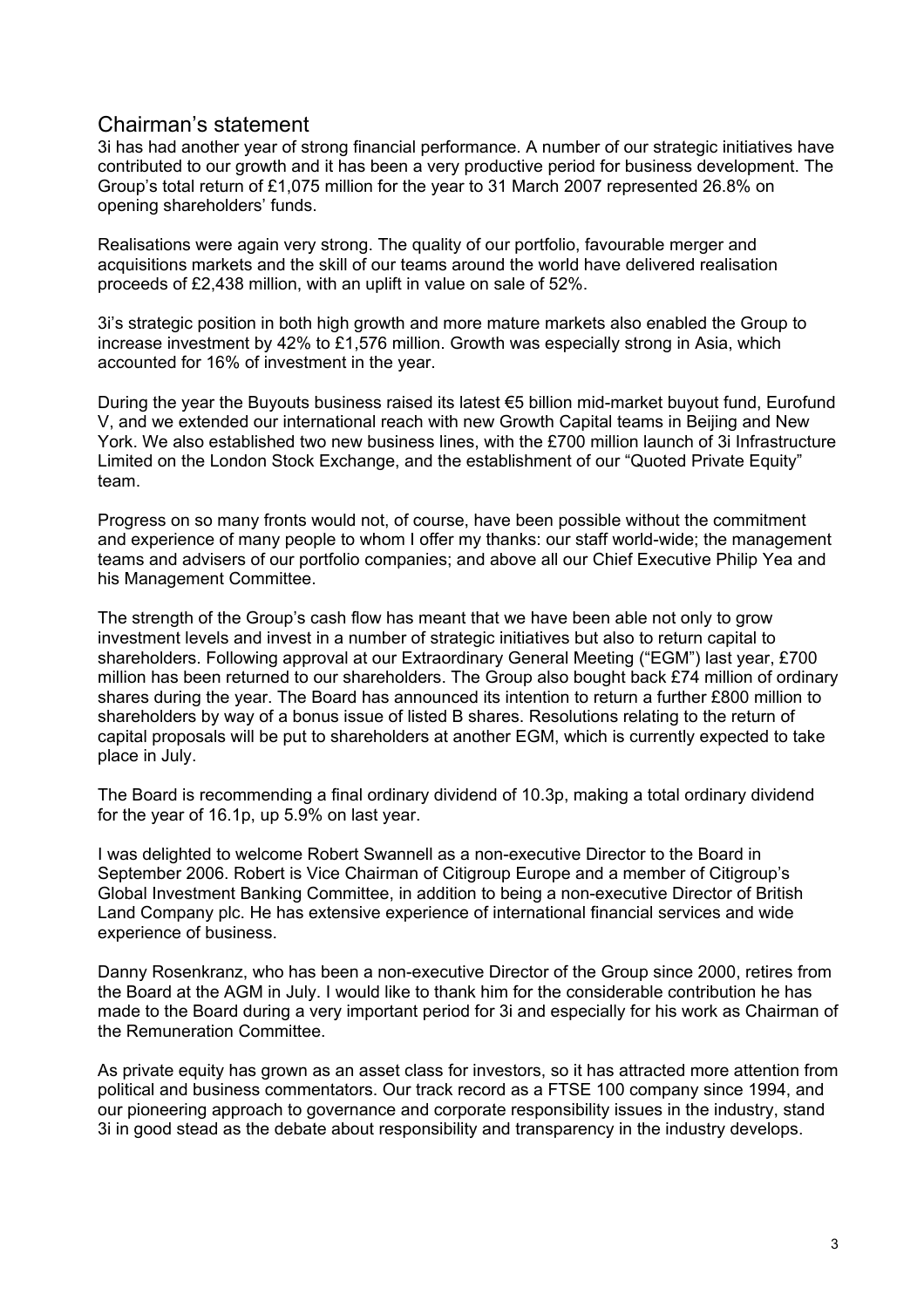As a member of Sir David Walker's working group for the British Venture Capital Association I am delighted to be involved in taking this debate to the next stage. Meanwhile, in this report you will see that we have provided further details on our largest investments and realisations in the year.

At 3i, we are proud of our record of growing businesses. We have always placed considerable emphasis on the quality of our relationships with investee companies, and on corporate responsibility, as endorsed by our high ranking in the Dow Jones Sustainability Index for 2007. I would like to congratulate our Corporate Responsibility Committee, led by the Company Secretary, Tony Brierley, on winning this year's Investor Relations Society Best Practice Award for the Corporate responsibility section of our Annual report.

In summary, this has been an exceptional year for 3i. The Group has delivered a high return on shareholders' funds and a strong cash flow and, most importantly of all, has taken important steps to develop the business for the longer term.

**Baroness Hogg** Chairman 9 May 2007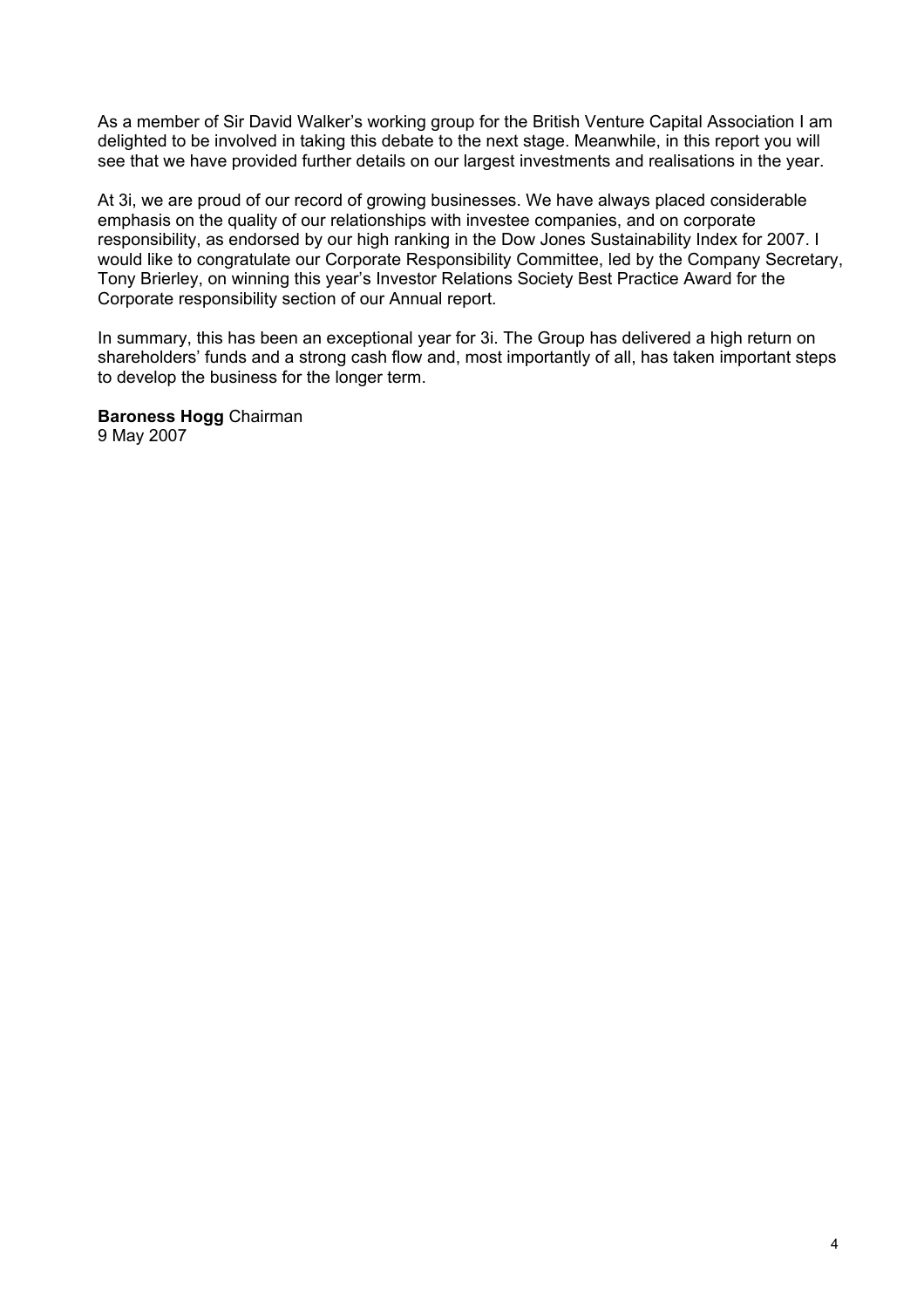# Chief Executive's statement

This was a further year of good progress for the Group. The Group's financial performance was very strong, in terms of new investment and divestment activity, as well as the high level of returns achieved. At the same time we are able to report further significant progress in our strategic development, most notably in the scale up of our Infrastructure business and the launch of our QPE business line.

The first element of our strategy is to invest in high-return assets. In this regard, total return was notable at 26.8%, a figure that was beyond our expectations at the start of the year, not least because divestment conditions remained attractive throughout the period due to favourable economic conditions and the buoyancy of debt financing markets. This figure was well ahead of last year's return of 22.5%, principally as a result of both our Buyouts and Growth Capital businesses delivering exceptional gross portfolio returns on a one year basis at 53.8% and 47.7% respectively, well ahead of our through the cycle targets and last year's equivalent figures of 29.4% and 26.4%.

These results were underpinned by a high proportion of realised profits, a consequence of a record level of realisations, which at £2.4 billion for the Group, was an improvement on last year's previous record figure of £2.2 billion. Our Venture Capital business line improved its performance in the second half, reducing its negative return to (5.6)% for the full year compared to (8.4)% for the first six months.

The next elements of our strategy are to grow our assets and those we manage on behalf of third parties, as well as to extend our international reach both directly and through investing in other funds. The amount of 3i's own investment rose from £1.1 billion to £1.6 billion, an increase of 42% on last year. This rise in new investment reflects the strategic changes of the last few years, with the most significant increases coming in Growth Capital and Infrastructure on a business line basis, and within Growth Capital in Asia on a regional basis.

Asia represented 9% of the Group's portfolio value at the end of the year, an increase over last year's 4%. Assuming no change to financial markets, we are targeting a further increase in investment levels over the new financial year, with a contribution from our QPE business line and further progress in Buyouts and Growth Capital.

As a key element of our strategy is to grow the level of third-party funds under management, it is pleasing to report that these rose by 76% last year, increasing from £1,573 million to £2,772 million. This figure includes the third-party element of our most recent buyout fund, Eurofund V, which in total closed at €5 billion, a significant increase on the €3 billion raised for Eurofund IV.

Further growth in assets under management came from the launch of 3i Infrastructure Limited, a £700 million Jersey-based listed infrastructure fund to which the Group contributed assets and cash of £325 million and third-party shareholders contributed the balance of £375 million.

The Group's strategy is to raise third-party money where structurally it is necessary to do so as in the case of Buyouts, or where it optimises our shareholders' exposure to a particular asset due to the nature of the returns, such as Infrastructure. These activities can be attractive due to the opportunity to earn management, advisory and performance fees that enhance the overall level of shareholder return. Since the end of the year we have announced the signing of a Memorandum of Understanding with IIFCL, a debt financing institution set up by the Indian Government, which will pave the way for 3i to raise a further infrastructure fund dedicated to the Indian market.

These developments are also excellent examples of the fourth part of our strategy, which is to use our balance sheet and resources to develop both existing and new business lines.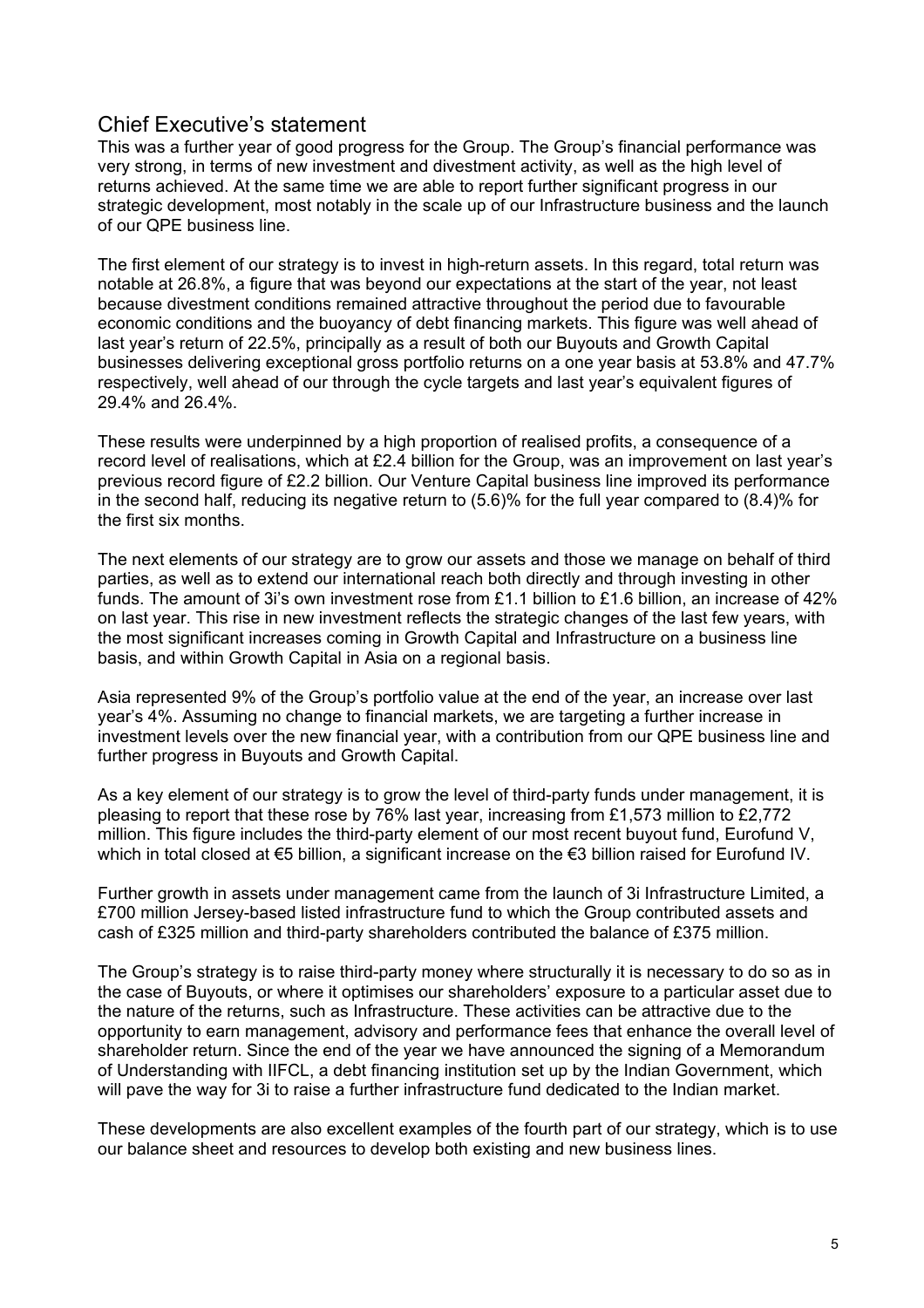With unprecedented liquidity in financing markets, as well as continued significant change in the shape of the Group's business, the last element of our strategy, to continue to build our strong culture of operating as one company across business lines, geographies and sectors, is critical.

All of our senior management, and in particular our Group Partners, have made it their priority to ensure that this unique 3i culture is nurtured and strengthened, through informal and formal channels. We measure our colleagues' level of engagement on an annual basis.

At a time when there is increasing debate about private equity as an asset class, with concerns being raised with respect to its stewardship, its transparency and the sources of and sustainability of returns, we have chosen to increase yet again 3i's own level of disclosure in this report to shareholders. In addition to the point by point disclosure of progress against our strategy mentioned above, we are also giving greater disclosure of the financial and business progress of key investments for each of our major business lines.

Twelve months ago we announced the intention to return some £700 million to shareholders. At the time we wanted to retain sufficient resources to grow our near-term investment levels whilst maintaining strategic flexibility as we considered the development of the Infrastructure and QPE business lines. With these two initiatives now launched, and on the back of the excellent rate of realisations over the year, it is possible to recommend a further return of cash without compromising our ambition to grow assets.

Markets remain fast-changing. On the one hand the drive by major firms to increase their deal size is expanding the definition of the mid-market, which given the international spread of 3i's network is to our advantage. On the other hand, there is an increase in the number of firms contemplating investing in the Growth Capital market on a trans-national basis.

Prices are generally high, and so our teams remain selective in their choice of targets, focused on identifying and then driving, with management, the underlying value of each investment in order to deliver or exceed our return targets. It is important to keep the organisation of our business flexible in order to face these markets. The formation of distinct Infrastructure and QPE business lines was consistent with our policy of building internal capabilities before building assets.

We welcome the announced and actual listings of other private equity firms, whether as management companies, or funds under management. We believe that this can only be beneficial to stock markets' understanding of both the sector generally, and their appreciation of the 3i business model in particular. Just as within the public markets there are different companies with different models, so too within private equity will the market grow to understand better that various firms have different strategies, some differentiated and others less so.

3i is defined by an explicit choice to work predominantly in the mid market, by our spread of assets over 14 countries and five different asset classes, and our desire to ensure that all of our teams nurture and value our relationships with those outside the Group in a way that delivers real benefits to the companies in which we invest.

We continue to see good investment opportunities in our chosen areas, albeit that pricing remains high. Continued broadening of our investment activities by geography and asset class, and a focus on delivering real value within each specific opportunity, remain critical components of our strategy. Although levels of realisations are expected to slow, we remain confident of reporting further good progress in the delivery of our strategy over the year ahead.

**Philip Yea** Chief Executive 9 May 2007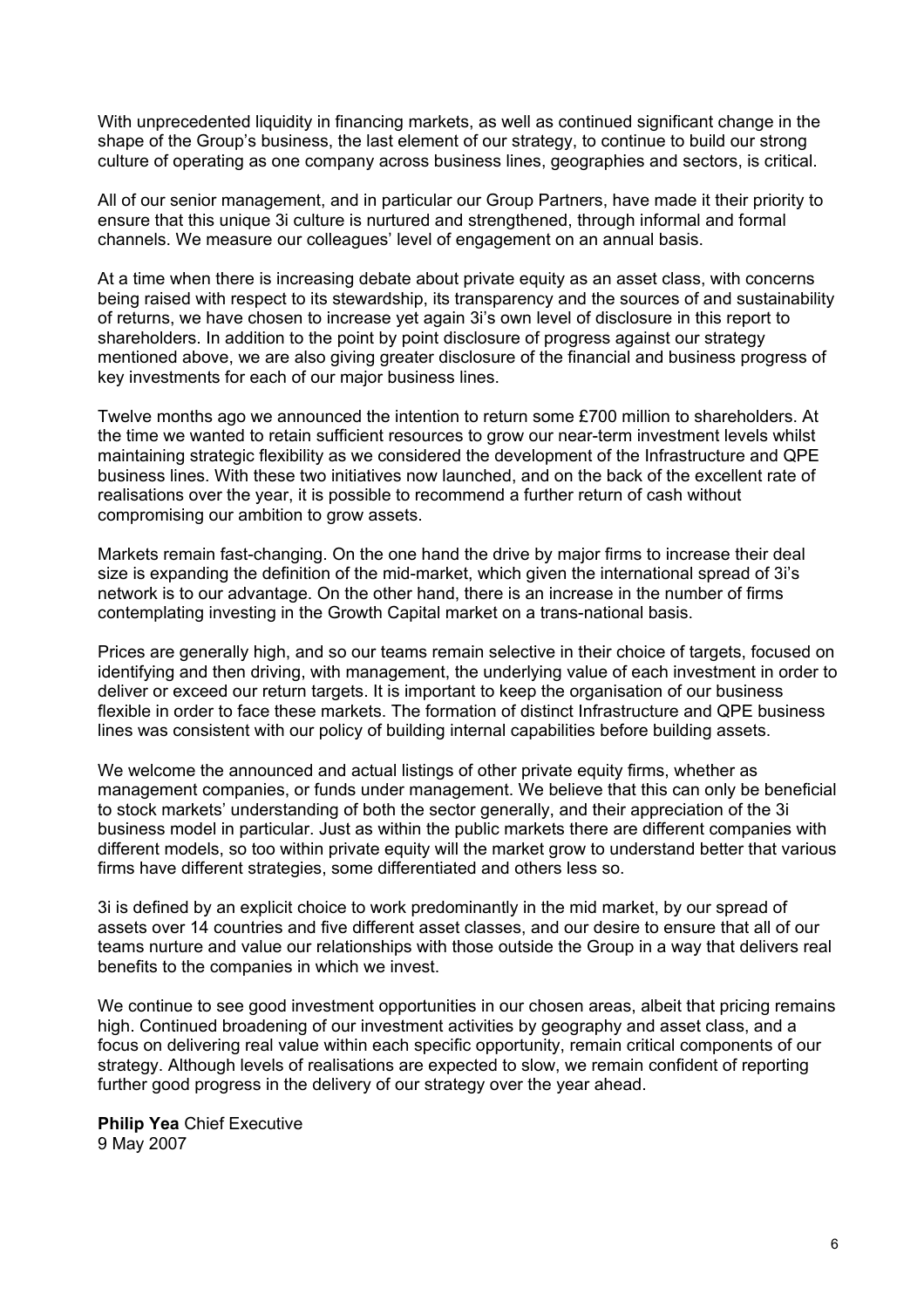# Business review

### **Group Business**

### **Introduction to the Group**

3i is a world leader in private equity and venture capital with five distinct business lines investing across Europe, Asia and the US. We invest from our own balance sheet and also with funds that we advise or manage on behalf of others.

There are detailed descriptions, performance data and commentaries for our Buyouts, Growth Capital and Venture Capital business lines. Our two new business lines, Infrastructure and Quoted Private Equity are also described.

The Group's overall vision is to be the private equity firm of choice, operating on a world-wide scale; producing consistent market-beating returns; being acknowledged for our partnership style; and winning through our unparalleled resources. We have set out the strategy for achieving this vision, along with a summary of our progress, the key risk factors involved and statistics relating to our performance with respect to each key element of strategy.

We operate in a number of distinct geographical and sector markets and the market for each of our business lines has its own specific characteristics. However the environment and competitive landscape for each of them is influenced by the level of private equity funds raised and invested, the strength of the capital markets and the extent of merger and acquisitions activity. With the exception of Venture Capital, all of these influences were strongly positive during the year increasing both activity and competition, especially in Buyouts.

Overall global private equity fundraising and investment levels were dominated by buyouts. Preliminary statistics for calendar year 2006 released by the European Private Equity and Venture Capital Association ("EVCA") in March 2007 show that European private equity firms raised a record €90 billion in 2006 (2005: €72 billion) and invested €50 billion (2005: €47 billion). According to the EVCA some 79% of funds raised and 78% of that invested related to buyouts. According to *unquote"*, the number of mid-market buyouts in Europe increased by 17% from 2005 to 2006.

Funds raised for venture capital in Europe rose almost 50% in the year to €16 billion, according to EVCA data. Ernst & Young and Dow Jones VentureOne data shows that European venture capital investment increased by 5% to  $€4.1$  billion and that US venture capital investment increased by 8% to \$26 billion in 2006, its highest level of investment in five years.

Although there is no single source that accurately tracks the European growth capital market in which 3i operates, our own internal data suggests that there was a 65% increase in the amount invested to €4.5 billion in 2006.

According to Asian Venture Capital Journal statistics, the Asian markets in which 3i operates directly (China, India, North Asia and South East Asia) saw a 50% increase in investment.

3i is a highly-selective investor and made 62 investments during the year to 31 March 2007 (2006: 58). We make a small number of investments each year across a range of sectors, regions and types of investment. Consequently general economic conditions have less influence than changes occurring in specific sectors.

Private equity thrives on change, and strategic shifts within economies and sectors drives activity both in terms of investment and realisations. 3i's local presence and dedicated sector-focused teams enable us to achieve competitive advantage in originating investment opportunities, assessing them and in managing assets.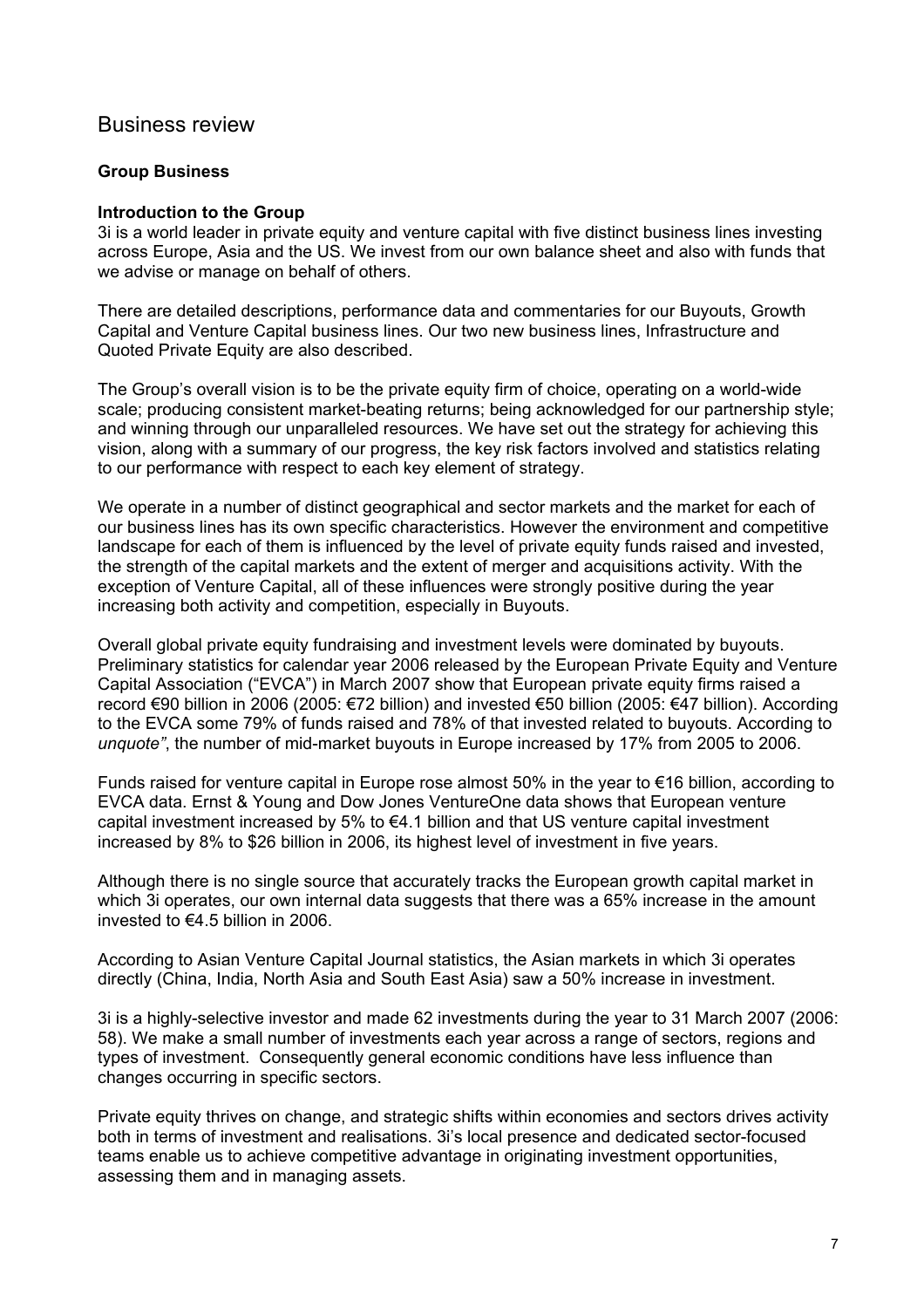As a returns-focused business, we set clear targets for our key performance measures at a Group and business line level.

We employ a relatively small number of staff (an average of 765 for the year) for a FTSE 100 company, and they work in focused teams across 23 locations in three continents in a matrix structure. The key dimensions of this matrix are business line, geography and sector, with each business line unified through common carried interest schemes and processes. Our professional service teams are incentivised on Group performance.

The high levels of staff engagement achieved by the Group are supported by our "One room: One firm" culture. This is underpinned by a clear set of values and developed through combining capabilities and knowledge, aligning interests and by selecting the "best team for the job" from our internal and external resources around the world. Our culture is performance-based and highlycollaborative and requires continuous investment in our people and in our communications.

# **Buyouts**

# **Business model**

The Buyouts business line targets cash-to-cash IRR returns of 20% through the cycle and is focused on leading or co-leading mid-market transactions across Europe of typically up to around €1 billion in value. Investments are made through a Limited Partnership private equity fund vehicle (currently Eurofund V), which is managed by 3i (see Fund management section). Returns from individual investments are achieved through a mix of income, returns of capital and capital realisation upon exit. Returns to 3i Group are enhanced through fees and carried interest from these funds.

A core element of the business model is that our team of over 100 investment professionals operate as one pan-European team with full economic alignment. This enables resources to be matched to opportunities across Europe on a "best team for the job" basis, allowing 3i to pursue larger and more complex transactions than smaller funds.

# **Strategy**

The core elements of strategy relate to origination and value creation. As part of 3i Group, an extensive origination network is combined with pan-European decision making, sector expertise and access to high-quality operational expertise. This provides the opportunity to be able to choose the best 12-15 investments to make in each year.

Working with management, we create a bespoke value creation plan for each investment, focused on growing earnings and using 3i's network, knowledge and expertise to maximum effect. These value creation plans are benchmarked and reviewed by a team of experienced partners on a pan-European basis.

Extending our international reach has also been a component of our strategy. During the year a team was established to focus on central and eastern European investments. This team made its first investment shortly after the 31 March year end. Our latest fund, the  $\epsilon$ 5 billion Eurofund V, also has the capacity to invest up to 10% of its capital in companies outside Europe.

# **Marketplace**

The mid-market buyout market in Europe remains buoyant. In calendar year 2006 this segment, defined as deals between €25 million and €1 billion deal size, according to *unquote"*, represented some 470 transactions with an aggregate deal value of €67 billion (2005: 402 transactions, €69 billion).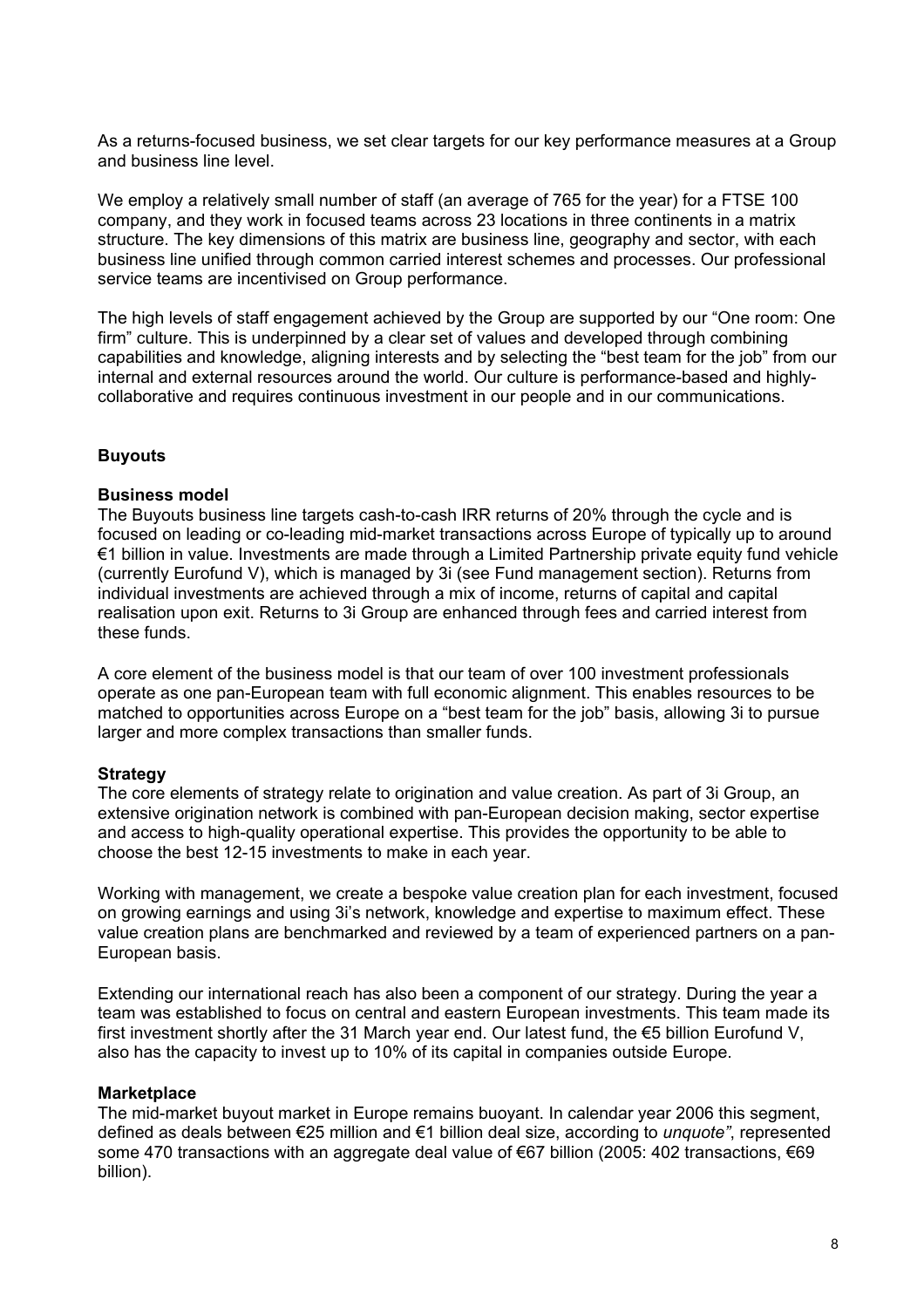It is a highly fragmented and competitive marketplace with 283 different firms completing transactions in 2006 (2005: 227).

Increased market activity has been driven by an increase in the capital allocated by institutions to buyout funds attracted by the recent track record of returns on buyouts generally and a benign economic environment which presents favourable investment conditions and low corporate default rates. There has also been a plentiful source of debt from traditional lenders and, increasingly, from institutional investors such as collateral debt and loan obligation funds.

Increased competition continues to put upward pressure on deal entry pricing multiples. Therefore, in this environment, we have remained highly-selective buyers and active sellers.

#### **Investment and realisations**

We invested £383 million (2006: £360 million) in 12 new transactions in the year (2006: 14). Investment including co-investment funds was £615 million (2006: £525 million). Although the amount of investment was ahead of the previous year, the number of transactions was marginally lower as we remained highly selective.

In addition to new investments, £115 million of further investments were made into the existing portfolio, which includes sizeable acquisitions made by portfolio companies such as Carema.

Realisation activity was also very strong with total proceeds of £1,341 million (2006: £877 million) or £2,089 million including co-invested funds (2006: £1,477 million). Significant realisations during the year included SR Technics, NCP Off Street and Vetco Gray, all businesses which had been significantly developed, where employment had grown and which attracted good prices due to their future growth prospects.

#### **Gross portfolio return**

The Buyouts business line generated a gross portfolio return of £788 million in the year to 31 March 2007 (2006: £447 million). This represented some 54% (2006: 29%) of opening portfolio value, demonstrating the continuing effectiveness of our business model.

Realised profit up 159% to £538 million was responsible for 68% of gross portfolio return. The unrealised value movement was £123 million (2006: £124 million).

#### **Portfolio health**

The health of the Buyouts portfolio remains robust. The realised loss rate on total investments since the new business model was introduced in 2001 was 1% as at 31 March 2007, and the level of provisions taken for the same period was 4% of total investment at cost as at 31 March 2007 (2006: realised loss rate 1%, provision rate 2%).

#### **Fund management**

During the year we successfully closed Eurofund V with €5 billion of commitments, exceeding our initial target of €3.5 billion. The fund attracted 62 Limited Partners, approximately half of whom are based in Europe, a third in North America and the balance in the Middle East and Asia Pacific.

This year saw the final investment made by the predecessor  $\epsilon$ 3 billion fund, Eurofund IV. By 31 March 2007, four new investments had been completed by Eurofund V, which started investing in January 2007.

The performance of Eurofund IV continues to remain strong in comparison to market benchmarks for funds of a similar vintage. At 31 March 2007, Eurofund IV had already returned 76% of its drawn commitments, with a significant portfolio value still remaining.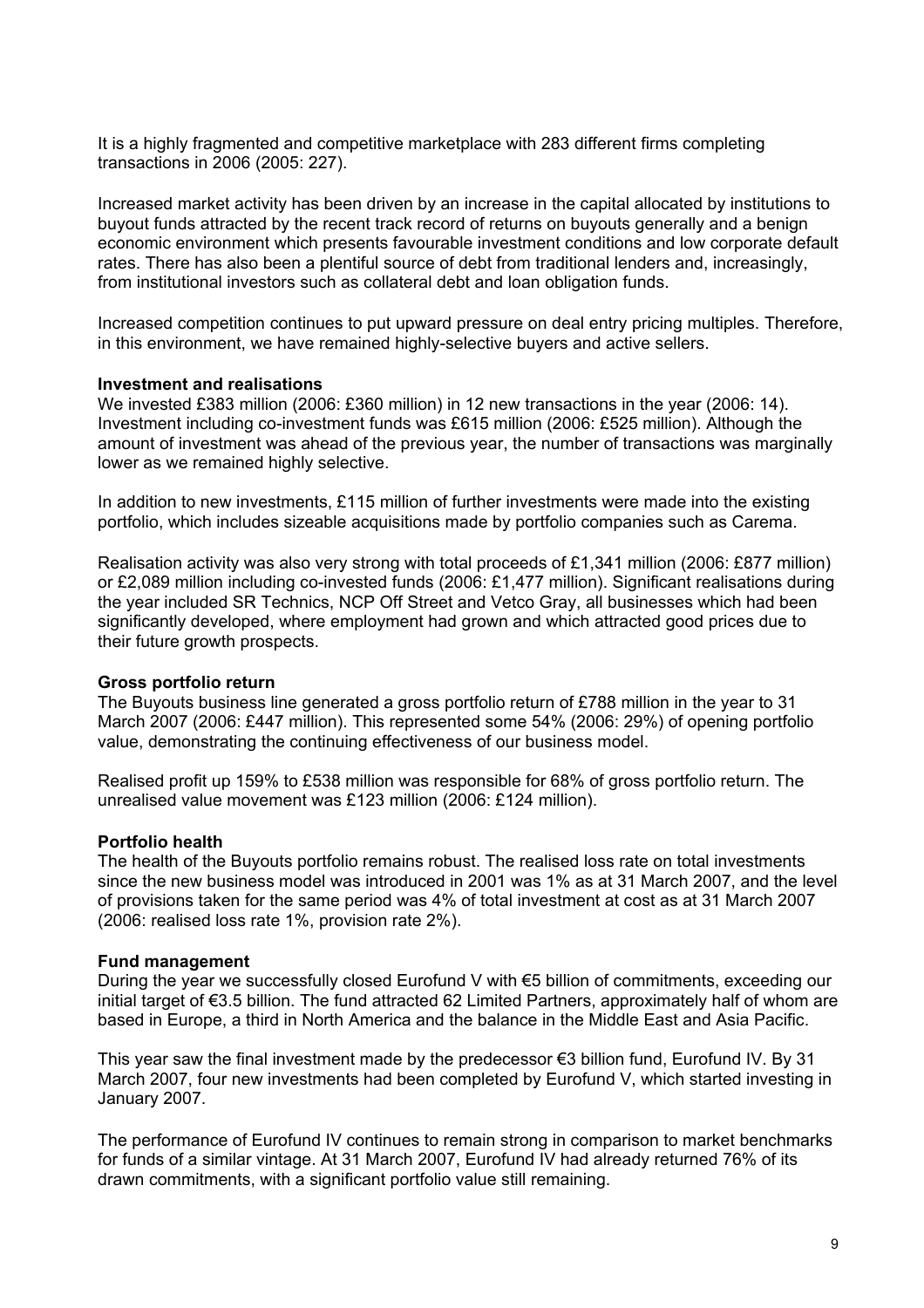Fund management fees and carried interest receivable by 3i amounted to £118 million (2006: £103 million).

### **Growth Capital**

#### **Business model**

The Growth Capital business, which has a team of over 100 investment professionals in Europe, Asia and the US, targets cash-to-cash IRR returns of 20% through the cycle. These returns are achieved through a mix of dividend and interest income, returns of capital and capital realisation upon exit. A highly-selective approach to investment is taken with 20 to 30 minority transactions completed each year, investing typically €10 million to €250 million from 3i's own balance sheet in each situation. The purpose of the investment may include supporting organic growth, funding for acquisitions or to resolve succession issues or simply to reduce gearing.

Another key element of the business model is to have a portfolio which is diversified by region, sector, investment type and size of business. Aligning interests between 3i and the majority owners of the company, who are typically the management, underpins the delivery of targeted returns.

The Growth Capital business line also manages some third-party funds which include pre-Eurofund IV buyout co-investment funds which had a mandate to make growth capital investments.

In recognition of the increased significance and potential of infrastructure as a separate asset class, a new business line "Infrastructure" was established during the year. Prior to this, the Growth Capital business line also managed 3i's infrastructure investing activity. Accordingly, whilst all of the performance data for the year to 31 March 2007 regarding gross portfolio return, investment and realisations excludes Infrastructure, comparatives have not been restated. In addition, long-term performance IRRs exclude those assets which formed part of the Infrastructure portfolio at 1 April 2006.

#### **Strategy**

Our strategy is to capitalise on 3i's competitive advantages in this market which are principally our track record, experience, global network and the flexibility afforded to us by investing from our own balance sheet.

Over the last five years we have increased the average size of each investment significantly (2007: £26 million, 2003: £6 million), targeting larger companies which are more likely to have international operations or aspirations.

3i's expansion in Asia and the US has increased the opportunity to leverage our network, People Programmes and sector expertise for the benefit of the companies in which we invest. For each opportunity, we assemble the "best team for the job" with the most relevant geographical, sector and transactional experience drawn from the global team.

#### **Marketplace**

The market in the last year has both grown and become more competitive. Global market statistics are somewhat inconsistent but the general consensus is that the market for growth capital investments grew by around 20% in terms of value.

Although the mandates of many private equity funds preclude them from making minority investments and few competitors can currently access permanent capital to fund their investments,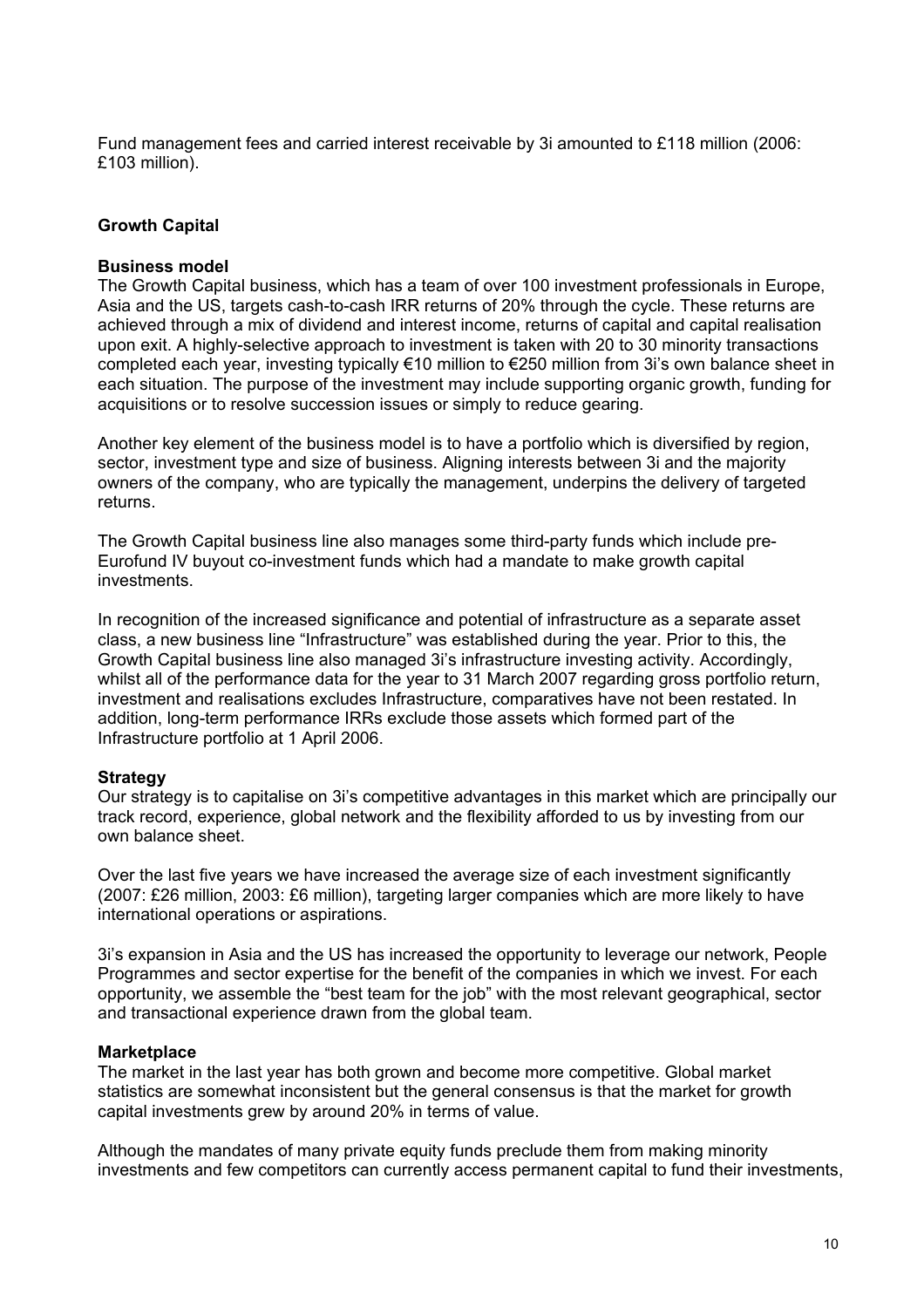competition has increased in several regions due to new entrants. These include US growth specialists entering the European market, hedge funds starting to take minority positions in private rather than public companies and mezzanine funds moving towards private equity as mainstream banks encroach on their traditional markets.

In Asia general economic development has driven opportunity, especially in consumer-related sectors. Competition varies from market to market, with India being the most competitive.

### **Investment and realisations**

Our strategy is to accelerate the development of the business in Asia and to increase the average size of investment globally. At £258 million (2006: £91 million) Asia represented 54% of the £482 million (2006: £497 million) invested in the year. Excluding infrastructure investment (£89 million) from the 2006 total, Growth Capital investment grew by 18%.

The average size of the 21 Growth Capital investments (2006: 18) made during the year was £26 million (2006: £21 million), with the two largest being Singapore-based ACR Limited at £105 million and Spanish-based STEN at £78 million.

Realisation performance was once again strong with total realisations of £691 million (2006: £855 million), delivering realised profits of £235 million (2006: £232 million). The majority of proceeds arose from the sale of portfolio companies to trade buyers. In addition four companies achieved an IPO. The largest of these was SeLoger.com, a £41 million 2005 investment which achieved a listing on the Paris Stock Exchange in December 2006 since when 3i has realised £98 million.

### **Gross portfolio return**

The Growth Capital business line generated a gross portfolio return of £569 million in the year to 31 March 2007 (2006: £341 million). This represents a return of 48% (2006: 26%) on opening portfolio value.

Realised profits which were up 1% to £235 million produced 41% of gross portfolio return. The unrealised value movement of £269 million (2006: £60 million) included £129 million of uplifts to imminent sale on assets, of which £60 million has been realised since the year end.

Post 2002 vintages have performed particularly strongly, contributing 57% of gross portfolio return in the period, demonstrating the effectiveness of our business model.

# **Portfolio health**

A favourable macroeconomic environment, the focus on a smaller number of higher-value investments, together with a global approach to assessing opportunities and more international deal and portfolio management teams, have led to a significant reduction in the level of portfolio write-downs over the last two years. Provisions of £1 million have been made in the year, the lowest level for a number of years. As at 31 March 2007, 92% of our investments were classified as healthy, against a three year rolling average of 81% (2006: 84%, and 74%).

#### **Management**

In November 2006 we announced that Guy Zarzavatdjian would succeed Michael Queen as Managing Partner, Growth Capital in April 2008. This was to allow Michael to become full-time Managing Partner of 3i's Infrastructure business line. To facilitate this transition, Guy became responsible for Growth Capital in Europe on 1 January 2007, reporting to Michael.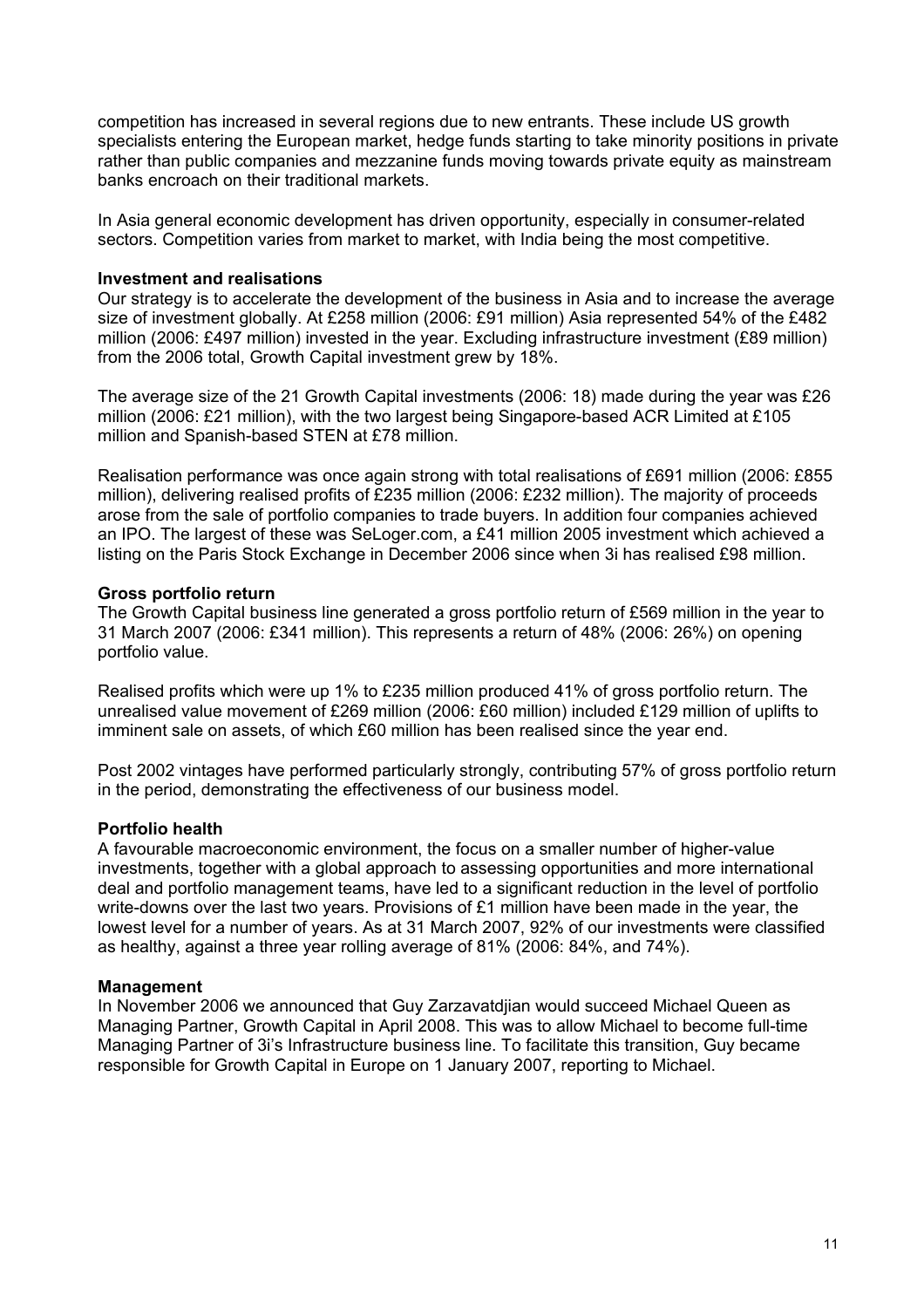# **Venture Capital**

### **Business model**

The Venture Capital business targets cash-to-cash IRR returns of 25% through the cycle.

With an early and late-stage technology focus, our Venture Capital team of 47 investment professionals work as a global team across six offices in Europe and the US. Returns, which are achieved principally through realisations, have a higher volatility than the Group's other business lines. The purpose of the investment is usually to move a technology business from an early or development stage through to revenue and profit.

A highly-selective approach is taken with around 20 new investments made each year of between €2 million and €50 million in companies new to the portfolio.

Our value proposition is based on the scale of 3i's network of relationships within and outside the venture industry, the proactive involvement of 3i's investment team, the ability to provide multiple investments and our deep knowledge of core technology sectors.

The majority of Venture Capital investment is made directly from 3i's balance sheet. We also manage third-party funds of £15 million in Asia.

### **Strategy**

By operating as a single team, 3i's international reach, which is fundamental to our value proposition to entrepreneurs and syndicate investors, is delivered to highly-specialised segments of the technology industry.

Activity has been focused on early (30%) and late (70%) stage investment in healthcare, IT and cleantech. Our preference is to lead or co-lead investments, and invest in companies with significant growth potential, disruptive technologies and strong management. We select opportunities where we can create and realise significant value, take board seats and achieve exits via trade sale or IPO.

This strategy is now working well in the US where our scale and international offering appeals to more mature venture businesses.

Reflecting the increased focus on later-stage investing we changed our resourcing mix during the year. In the US we recruited Jim McLean, who has almost two decades of venture capital experience, to run our business there. We also consolidated our US team in Silicon Valley and made plans to close our Waltham office.

# **Marketplace**

According to reports from Ernst & Young and Dow Jones VentureOne, European venture capital investment at €4.1 billion and the number of venture IPOs (90) in 2006 were at their highest since 2002 and 2000 respectively.

In the US, the equivalent report stated that US venture capital investment in 2006 increased by 8% to \$26 billion. Fifty six venture IPOs were completed raising \$3.7 billion, an increase of 33% and 64% on 2005 respectively.

Despite the increased amount of investment in both the US and Europe, the actual number of deals dropped 27% in Europe and was only slightly ahead in the US, when compared with 2005.

Corporate acquisitions of venture-backed companies in Europe decreased by 12% with 185 acquisitions made, and in the US the number and value of acquisitions were flat.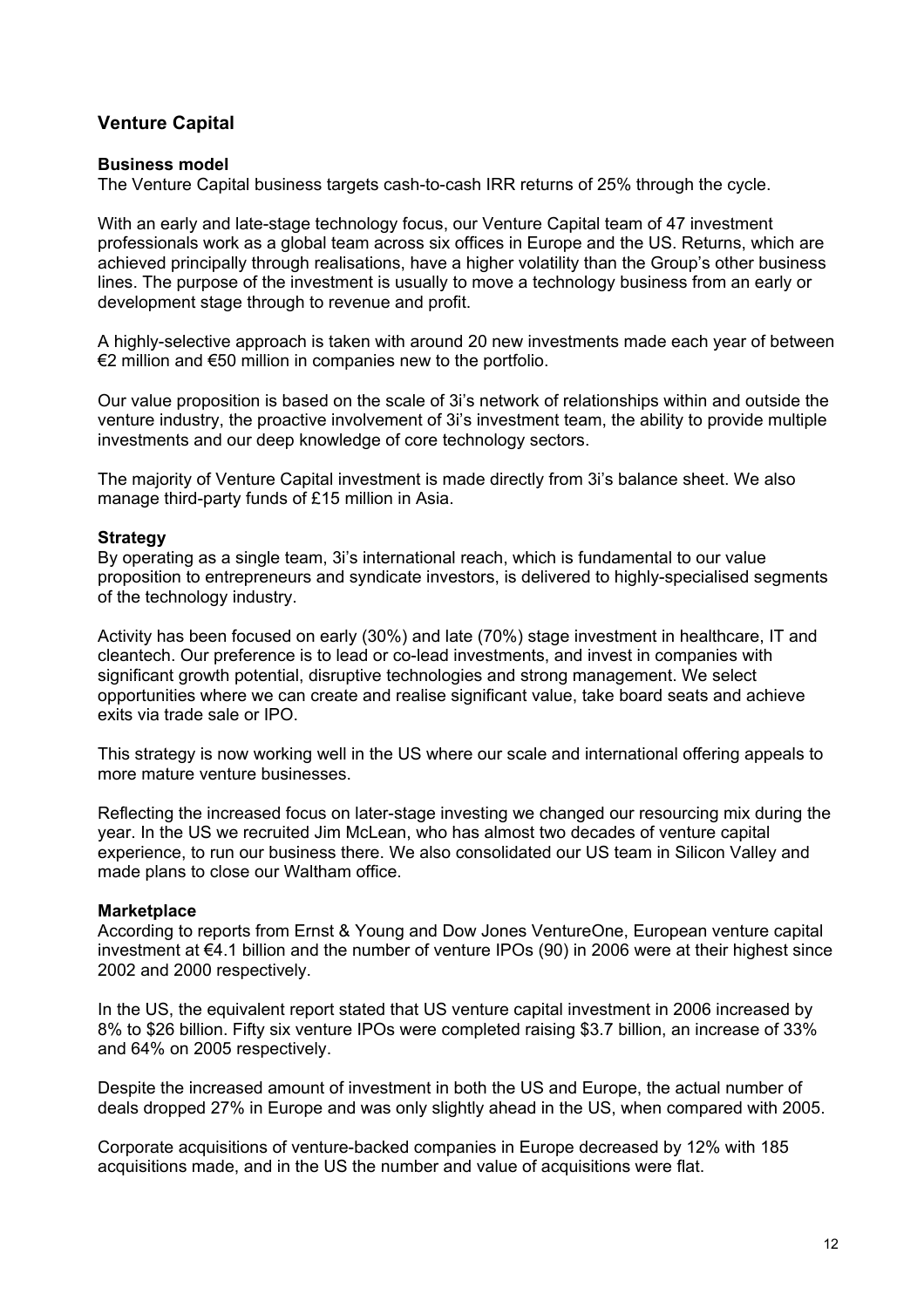The competitive landscape is changing with fewer but larger funds being raised in both Europe and the US. This more selective environment is reflected in the US as the number of active venture capital firms there continues to shrink with many firms not raising new funds.

The main quoted technology indices, NASDAQ and techMARK, rose 3.5% and 7.9% respectively during the year.

#### **Gross portfolio return**

Due to a weaker market for realisations and reduced share prices of several quoted assets in the Venture Capital portfolio, both realised and unrealised profits were lower than last year. As a consequence we delivered a negative return of  $E(46)$  million, which represented (6)% on the opening portfolio. The unrealised loss on the quoted part of the Venture Capital portfolio was  $E(64)$ million in total and, although spread over a number of assets, the fall in the share price of Vonage was most significant. Vonage, a US asset in which 3i first invested in 2004, accounted for £49 million of the unrealised value loss in the year.

Net realised profits of £12 million (2006: £72 million) resulted from a number of smaller disposals as we continued to focus the portfolio.

Our performance for the year at the gross portfolio return level was therefore disappointing despite the modest recovery in the second six months of the year.

### **Investment and realisations**

In line with our strategy, the increase in later-stage investments resulted in total investment of £200 million (2006: £156 million) during the year of which 46% was in the US and 40% was in the UK.

A total of £123 million (2006: £64 million) was invested in 20 companies which were new to the portfolio. Late-stage investment accounted for 65% (2006: 44%) of total investment. The average size of a late-stage investment during the year was £13 million.

This investment included £1 million of a £5 million total commitment in DT Capital Partners fund in China to provide a window on this rapidly-growing venture market.

There were a total of 35 realisations during the year delivering proceeds of £187 million and realised profits of £12 million. Five companies from the portfolio achieved IPOs: Vonage; Eleksen; Newron; Santhera; and Omniture.

#### **Portfolio health**

Portfolio health is more volatile in Venture Capital than 3i's other business lines but at 31 March 2007, 69% of the portfolio companies were classified as healthy, against a three year rolling average of 67% (2006: 67% and 65%).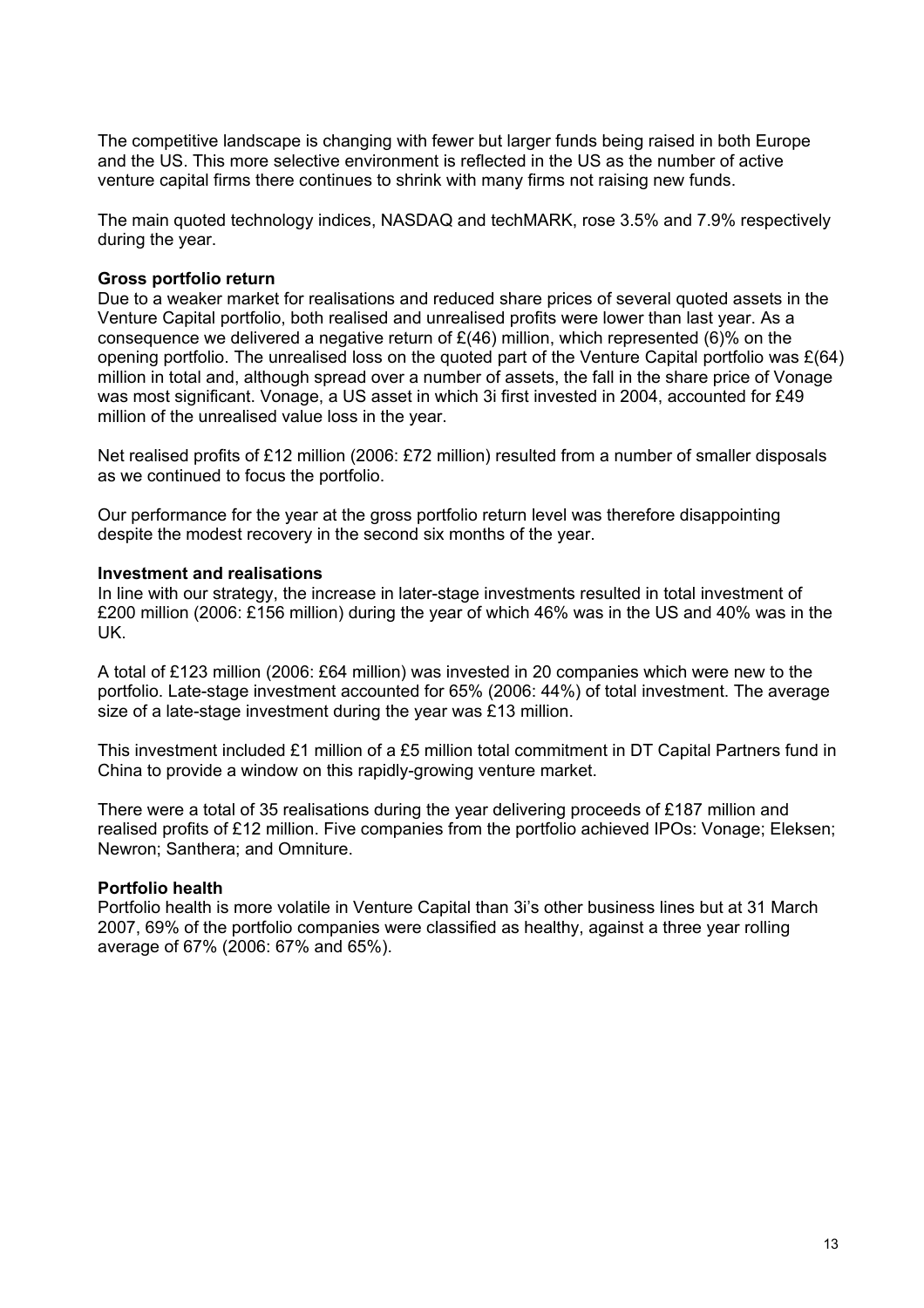# **Infrastructure**

### **Business model**

Building on 3i's experience of making infrastructure investments for over 20 years, the Group established a distinct Infrastructure business line during the year. Infrastructure assets and returns had previously been reported as a part of the Growth Capital business line.

The objective was to facilitate the expansion of 3i's business in this rapidly-growing market internationally and also to prepare for the launch of a listed investment vehicle, 3i Infrastructure Limited, which is advised exclusively by 3i and in which 3i Group plc has a 46.4% stake.

The business model for the Infrastructure business line is to achieve a blended return through a combination of returns earned on assets (invested either directly by 3i or indirectly through 3i Infrastructure Limited) and advisory and performance fees earned from advising external funds such as 3i Infrastructure Limited.

An annual advisory fee paid by 3i Infrastructure Limited to 3i is based on the fair value of 3i Infrastructure Limited's investments at 1.5% for investments when initially acquired, reducing to 1.25% for investments held for longer than five years. A performance fee of 20% is earned by 3i on the total return above an 8% performance hurdle at the end of a financial period.

### **Strategy**

A dedicated international team of 14 investment professionals has a geographical focus on Europe, Asia and the US through four hubs: London; Frankfurt; Mumbai; and New York. These investors target three main sub sectors: social infrastructure (eg PFI projects, hospitals, education, and government accommodation); utilities (eg water, gas, electricity distribution); and transportation (eg roads, airports, ports, rail and ferry operations).

An example in the utilities sector was the £251 million AWG investment. Anglian Water, AWG's principal business, is the fourth largest Ofwat regulated water and waste-water company, with 4.2 million water and 5.4 million waste-water customers.

# **Marketplace**

Infrastructure businesses tend to be asset-intensive businesses providing essential public services over the long term, often on a regulated basis or with a significant component of revenue and costs that are subject to long-term contracts.

There is a substantial market opportunity for new and replacement infrastructure in developing and more mature economies. Increasing recognition by governments of the value that the private sector can bring to infrastructure has also grown demand.

The combination of these factors has resulted in a significantly growing asset class.

# **3i Infrastructure Limited**

3i Infrastructure Limited listed on 13 March 2007 with a market capitalisation of £700 million. 3i's infrastructure investments in Europe and the US are now made mainly through the 3i Infrastructure listed company.

3i's initial investment in 3i Infrastructure Limited was provided by transferring four seed assets with a value of £234 million and investing £91 million in cash. Three assets, Alpha Schools, Octagon Holdings and Infrastructure Investors  $(I^2)$  were transferred in full (£94 million). Osprey (AWG) was transferred in part (£140 million) with the balance (£111 million) remaining on the 3i balance sheet, as 3i Infrastructure Limited is not permitted to hold more than 20% of its portfolio cost in any individual asset.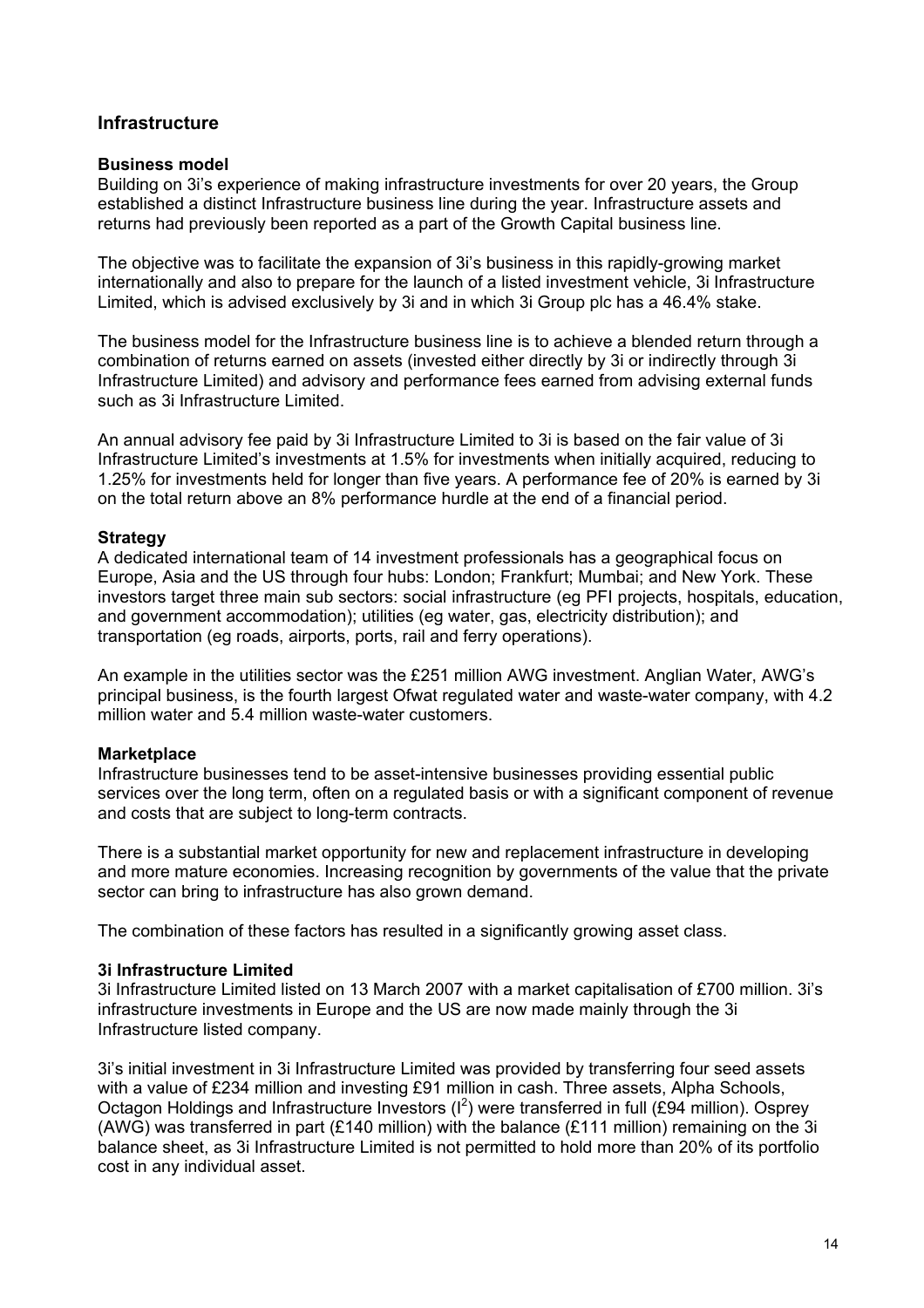The board of 3i Infrastructure Limited, which is chaired by Peter Sedgwick a former member of the management committee of the European Investment Bank, comprises four independent nonexecutive directors. A fifth non-executive director is Paul Waller, a member of 3i's Management **Committee.** 

At 31 March 2007, 3i's 46.4% shareholding, including associated warrants, in 3i Infrastructure Limited was valued at £334 million.

3i Infrastructure Limited is expected to publish its first interim results in November 2007.

### **Gross portfolio return**

The Infrastructure business line generated a gross portfolio return of 16% on opening portfolio value in the year to 31 March 2007. Of the return, £12 million relates to the transfer of assets to 3i Infrastructure Limited and income yield on the portfolio. A further £8.6 million unrealised profit was generated from the increase in 3i Infrastructure Limited's share price and associated warrants since flotation.

### **Investment and realisations**

During the year the Infrastructure team made new investments of £251 million in Osprey (AWG) and £6 million in T2C. In addition further drawdowns of £32 million were made by  $I^2$  and Alma Mater to fund the purchase of new assets in those funds.

The only disposals made were transfers of assets to 3i Infrastructure Limited and proceeds from a partial realisation in the Alma Mater fund.

### **Portfolio**

In addition to the £334 million value of 3i's holding in 3i Infrastructure Limited at 31 March 2007, the Group continues to hold direct investment in four assets not transferred to 3i Infrastructure Limited with a value of £135 million, the largest of these being the retained holding in Osprey (AWG) with a value of £111 million.

# **Quoted Private Equity ("QPE")**

#### **Business model**

This new business line was established to address a significant market opportunity to provide equity finance and added value to small and mid-cap quoted companies in Europe. The QPE team will aim to deliver private equity value creation techniques to public companies without taking them private. A number of small and mid-cap quoted companies in Europe suffer from a lack of strategic focus or direction; are typically relatively under-researched by the capital markets; and frequently suffer from relatively limited liquidity in their shares, in some cases exacerbated by shareholders with significant holdings who may be sellers. We believe that the operating performance of many such companies could be significantly improved by applying private equity techniques.

QPE will acquire influential stakes in selected companies and will have flexibility in the size of its equity investment. We will aim to avoid competing on price with traditional buyout funds or other buyers seeking 100% ownership. As portfolio companies will remain listed, existing investors will have a choice of whether to sell to QPE or to remain invested, sharing in the value which may be created by enhancing the investee companies' operational performance.

QPE's business model is differentiated from typical buyout funds which generally require total ownership as a condition of any offer for a public company; are typically restricted in the planned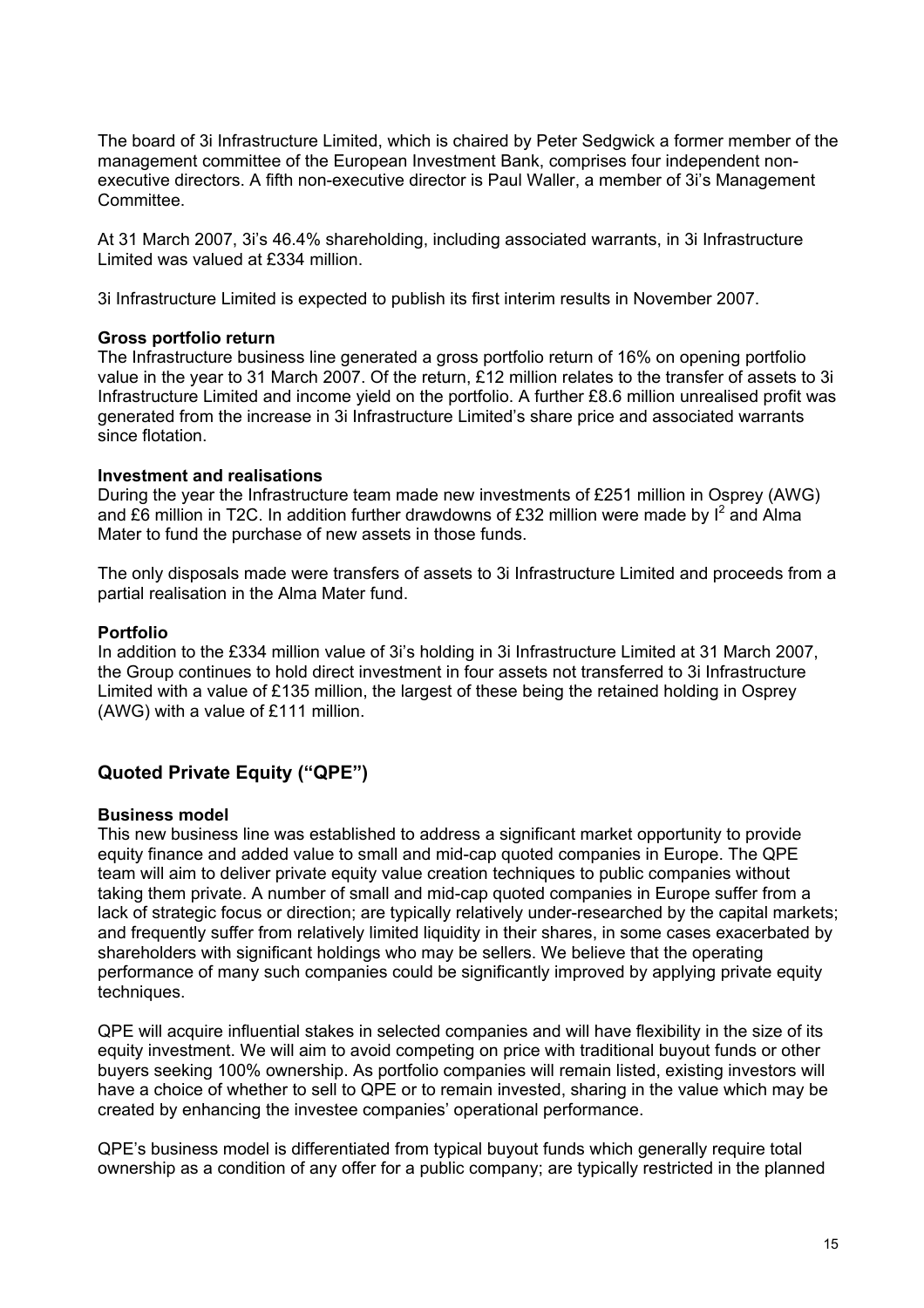holding period for any investment; and are generally required to pay a significant premium over current trading prices in order to secure full control.

# **Strategy**

The initial geographic focus of QPE's activity is in Europe and QPE will use 3i's sector resources and geographic deal origination network to build a view of each relevant sector and identify potential investment candidates. Investments will only be made on the basis of a strategic plan for each situation, which will include some or all of the following key elements:

**– Governance** – the strengthening of boards and executive management to ensure a direct connection between shareholders' interests and the operational delivery of performance;

**– Management and incentives** – the enhancement of management capabilities together with the introduction or strengthening of incentive structures designed to drive sustained growth in shareholder value;

**– Value creation plan** – the rigorous construction of strategic, operational and financial objectives set out over a clear timeline, starting with a "100-day" plan and transitioning into monthly performance milestones; and

**– Active ownership** – the strategic and practical input required to drive earnings growth and accelerate enhanced shareholder value, which may include identifying opportunities for acquisitions or disposals by the investee company.

3i's track record, network, People Programmes, sector resources and private equity skill base mean that this should be a compelling offering to many public companies. QPE will also seek to provide further value by appointing at least one of its Partners to the board.

#### **Marketplace**

Research undertaken by 3i has identified approximately 2,300 companies with market capitalisation between €100 million and €2 billion quoted on major European exchanges. This research has also highlighted that in 2006 there were approximately 25 public-to-private transactions of all sizes involving private equity funds on these exchanges. Therefore, the potential market for QPE's offering, which is differentiated from either an "activist fund" or Publicto-Private approach, is very significant. However, QPE will take a highly selective approach to this opportunity and aims to invest in only eight to 12 situations during its first two years.

# **Financial review**

#### **Investment activity**

| Investment by business line and geography (£m) |                    |                          |      |      |                          |                          |                          |      |                |                          |              |                          |
|------------------------------------------------|--------------------|--------------------------|------|------|--------------------------|--------------------------|--------------------------|------|----------------|--------------------------|--------------|--------------------------|
| for the year to 31 March                       |                    |                          |      |      |                          |                          |                          |      |                |                          |              |                          |
|                                                | <b>Continental</b> |                          |      |      |                          |                          |                          |      | <b>Rest of</b> |                          |              |                          |
|                                                | <b>Europe</b>      |                          |      | UK   |                          | Asia                     |                          | US   | World          |                          | <b>Total</b> |                          |
|                                                | 2007               | 2006                     | 2007 | 2006 | 2007                     | 2006                     | 2007                     | 2006 | 2007           | 2006                     | 2007         | 2006                     |
| <b>Buyouts</b>                                 | 326                | 248                      | 169  | 203  | -                        |                          |                          | -    | 3              | $\overline{\phantom{a}}$ | 498          | 451                      |
| Growth                                         |                    |                          |      |      |                          |                          |                          |      |                |                          |              |                          |
| Capital                                        | 212                | 234                      | 11   | 168  | 258                      | 91                       | $\overline{\phantom{a}}$ | -    | 1              | 4                        | 482          | 497                      |
| Venture                                        |                    |                          |      |      |                          |                          |                          |      |                |                          |              |                          |
| Capital                                        | 15                 | 53                       | 81   | 31   | 1                        | $\overline{\phantom{a}}$ | 92                       | 70   | 11             | $\overline{2}$           | 200          | 156                      |
| Infrastructure                                 | 6                  | $\overline{\phantom{a}}$ | 374  | -    | $\overline{\phantom{a}}$ | $\overline{\phantom{a}}$ | $\overline{\phantom{a}}$ | -    |                | $\overline{\phantom{0}}$ | 380          | $\overline{\phantom{0}}$ |
| <b>QPE</b>                                     |                    | $\overline{\phantom{a}}$ | 14   |      |                          |                          |                          |      |                |                          | 14           |                          |
| <b>SMI</b>                                     | 1                  | 3                        | 1    | 3    | ۰                        | $\overline{\phantom{a}}$ | $\overline{\phantom{a}}$ |      |                |                          | 2            | 6                        |
| <b>Total</b>                                   | 560                | 538                      | 650  | 405  | 259                      | 91                       | 92                       | 70   | 15             | 6                        | 1,576        | 1.110                    |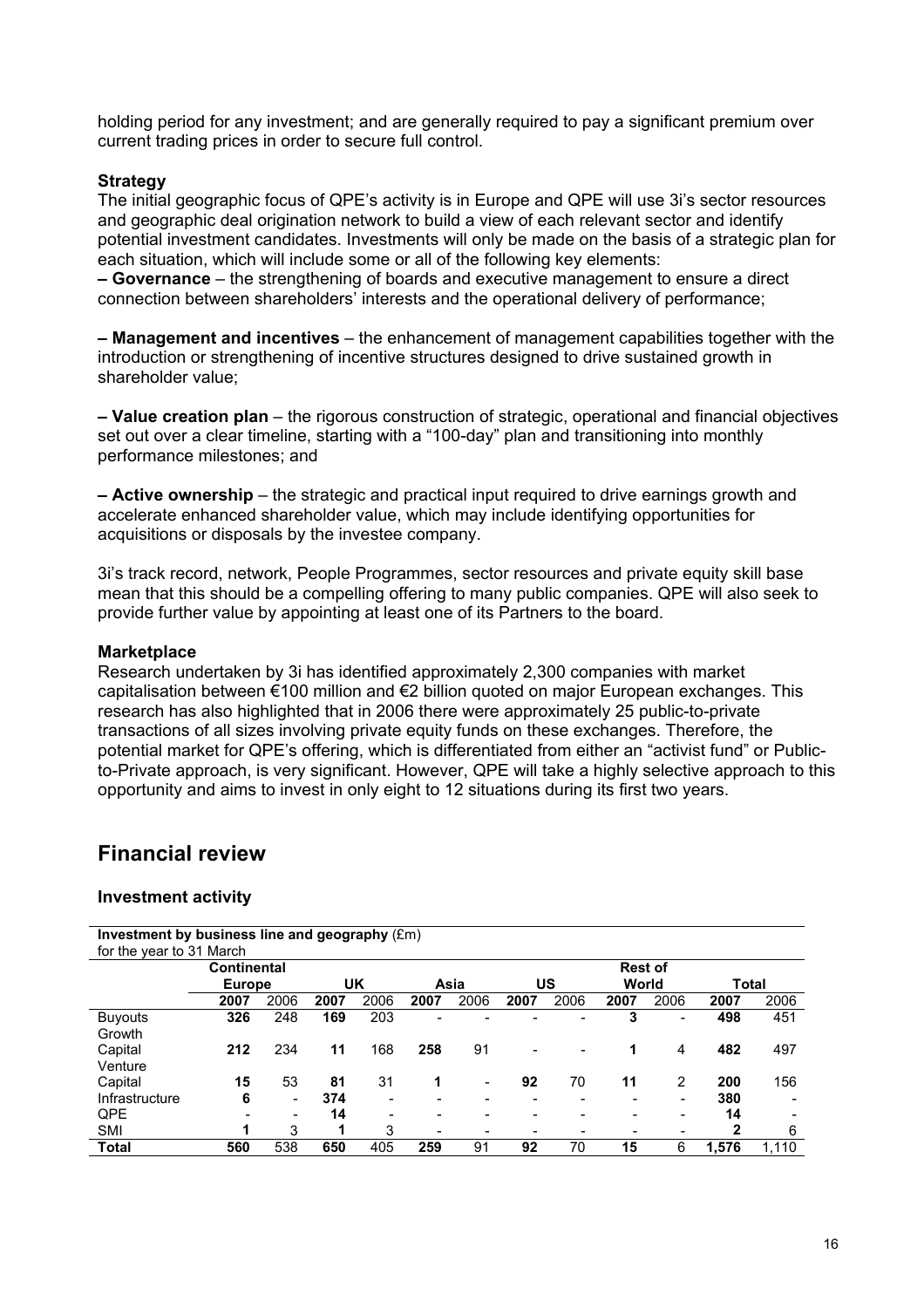# **Investment**

A total of £1,576 million was invested from our balance sheet during the year in 62 new assets, including the £91 million cash investment in 3i Infrastructure Limited (2006: £1,110 million, 58 new assets). Buyouts accounted for 32% of this total investment; Growth Capital 31%; Infrastructure 24%; and Venture Capital 13%. Investment made on behalf of co-investment funds, principally in Buyouts, was £290 million (2006: £212 million).

This represents a year-on-year increase of 42% in investment and followed an increase in the average size of new investment for the year to £26 million (2006: £15 million).

The increase also reflects, in line with our strategy, the significant growth of investment in Asia, which included transactions in China, India and Singapore, totalling £259 million (2006: £91 million). The significant rise in investment in the UK included the £251 million investment in AWG. US Venture Capital investment, principally in later-stage situations, also grew by 31% and accounted for 6% of total Group investment in the year.

The Group invested a further £77 million in private equity funds of which £26 million was in new funds (Ithmar Capital L.L.C, Korea Global Fund L.P, D T Capital Partners, Indiareit Offshore Fund and the SVG Strategic Recovery Fund II). Commitments to these five new funds totalled £81 million.

#### **Realisation proceeds by business line and geography** (£m) for the year to 31 March **Continental Europe UK Asia US Rest of World Total 2007** 2006 **2007** 2006 **2007** 2006 **2007** 2006 **2007** 2006 **2007** 2006 Buyouts **617** 471 **724** 406 - - - - - - **1,341** 877 **Growth** Capital **435** 293 **203** 453 **53** 66 - 43 - - **691** 855 Venture Capital **61** 84 **69** 89 **1** 1 **56** 33 - - **187** 207 Infrastructure - - **5** - - - - - - - **5** - QPE - - - - - - - - - - - - - - - - -SMI **46** 43 **168** 225 - - - - - - **214** 268 **Total 1,159** 891 **1,169** 1,173 **54** 67 **56** 76 - - **2,438** 2,207

# **Realisations**

The ability to capitalise on continued favourable market conditions throughout this year gave rise to realisation proceeds of £2,438 million (2006: £2,207 million).

Once again, this represented a high level of portfolio activity resulting in some 39% of the total opening portfolio value being realised in the year (2006: 38%). Europe continued to represent the majority of realisations, with the continental European portfolio contributing £1,159 million (2006: £891 million), and the UK £1,169 million (2006: £1,173 million). Realisations from the portfolio in Asia of £54 million came principally from Chinese investments.

The nature of realisations followed a broadly similar pattern to last year with 35% of proceeds arising from trade sales and 6% through refinancing portfolio businesses (2006: 26%, 8%). Sales to other private equity firms, so-called "secondaries", amounted to £327 million (2006: £404 million). Ten portfolio companies achieved an IPO during the year and realisations from these and other quoted portfolio companies amounted to £240 million (2006: £372 million).

The SMI portfolio delivered realisations of £214 million from 233 investments (2006: £268 million, 278 investments). Consistent with our strategy, this portfolio, which is now valued at £391 million, has been reduced from 1,079 companies as at 31 March 2004 to 293 at 31 March 2007, realising £916 million in the process.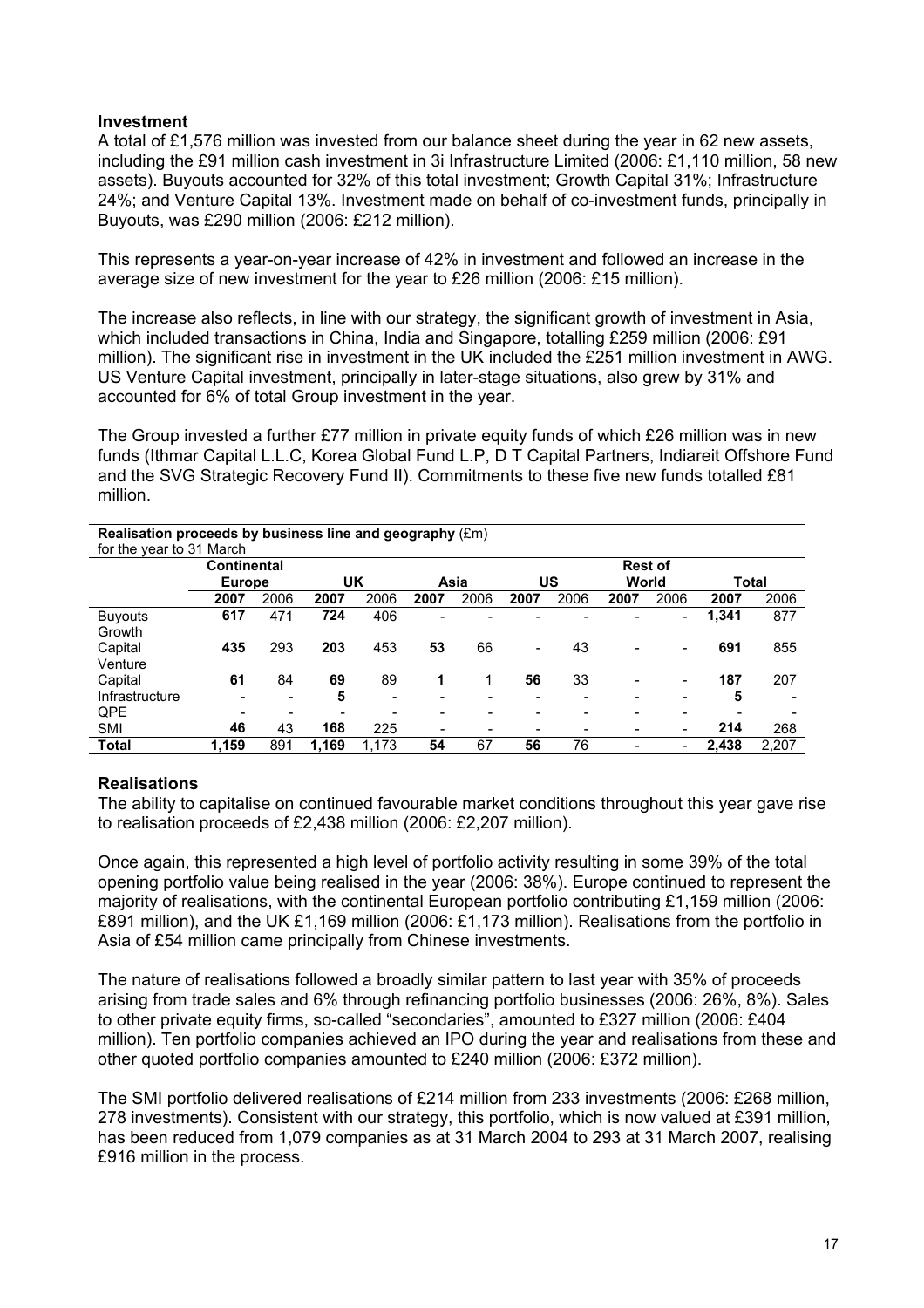# **Returns**

# **Total return**

3i achieved a total return for the year ended 31 March 2007 of £1,075 million (2006: £831 million), which equates to a 26.8% return on opening shareholders' funds (2006: 22.5%). This was a very strong result for the year, the most significant component of which was realised profits of £830 million (2006: £576 million).

| <b>Total return</b>                                            |       |       |
|----------------------------------------------------------------|-------|-------|
| for the year to 31 March                                       |       |       |
|                                                                | 2007  | 2006  |
|                                                                | £m    | £m    |
| Realised profits on disposal of investments                    | 830   | 576   |
| Unrealised profits on revaluation of investments               | 323   | 245   |
| Portfolio income                                               | 253   | 232   |
| Gross portfolio return                                         | 1,406 | 1,053 |
| Fees receivable from external funds                            | 37    | 24    |
| Net carried interest                                           | (61)  | 15    |
| Operating expenses                                             | (255) | (211) |
| Net portfolio return                                           | 1,127 | 881   |
| Net interest payable                                           | (9)   | (17)  |
| Movements in the fair value of derivatives                     | (29)  | (78)  |
| Exchange movements                                             | (31)  | 47    |
| Other                                                          | (2)   | 19    |
| Profit after tax                                               | 1,056 | 852   |
| Reserve movements (pension, property and currency translation) | 19    | (21)  |
| Total recognised income and expense ("Total return")           | 1,075 | 831   |

Gross portfolio return at £1,406 million (2006: £1,053 million) for the year represented 34.0% on opening portfolio value (2006: 24.4%), of which more than 80% was crystallized in the form of realised profits, interest and dividends, and unrealised profits on uplifts to sale in respect of assets sold shortly after the end of the financial year.

After adding carried interest receivable and external fees and deducting carried interest payable and operating expenses, the net portfolio return for the year was £1,127 million (2006: £881 million) representing 27% of opening portfolio value (2006: 20%).

# **Realised profit**

The high level of realisations was also accompanied by a significant increase in the level of uplift achieved on sale of 52% (2006: 35%), resulting in realised profits of £830 million (2006: £576 million). This exceptional rate of uplift is in part attributable to a small number of high-value realisations being sold, some still valued at original investment cost. The most significant of which was the partial disposal of NCP.

Realised profits are stated net of write-offs of £27 million (2006: £66 million).

# **Unrealised value movement**

The unrealised profit on revaluation of investments was £323 million (2006: £245 million). £139 million of this movement arises from revaluations due to imminent sales (2006: £97 million), including Smart & Cook and Clínica Baviera.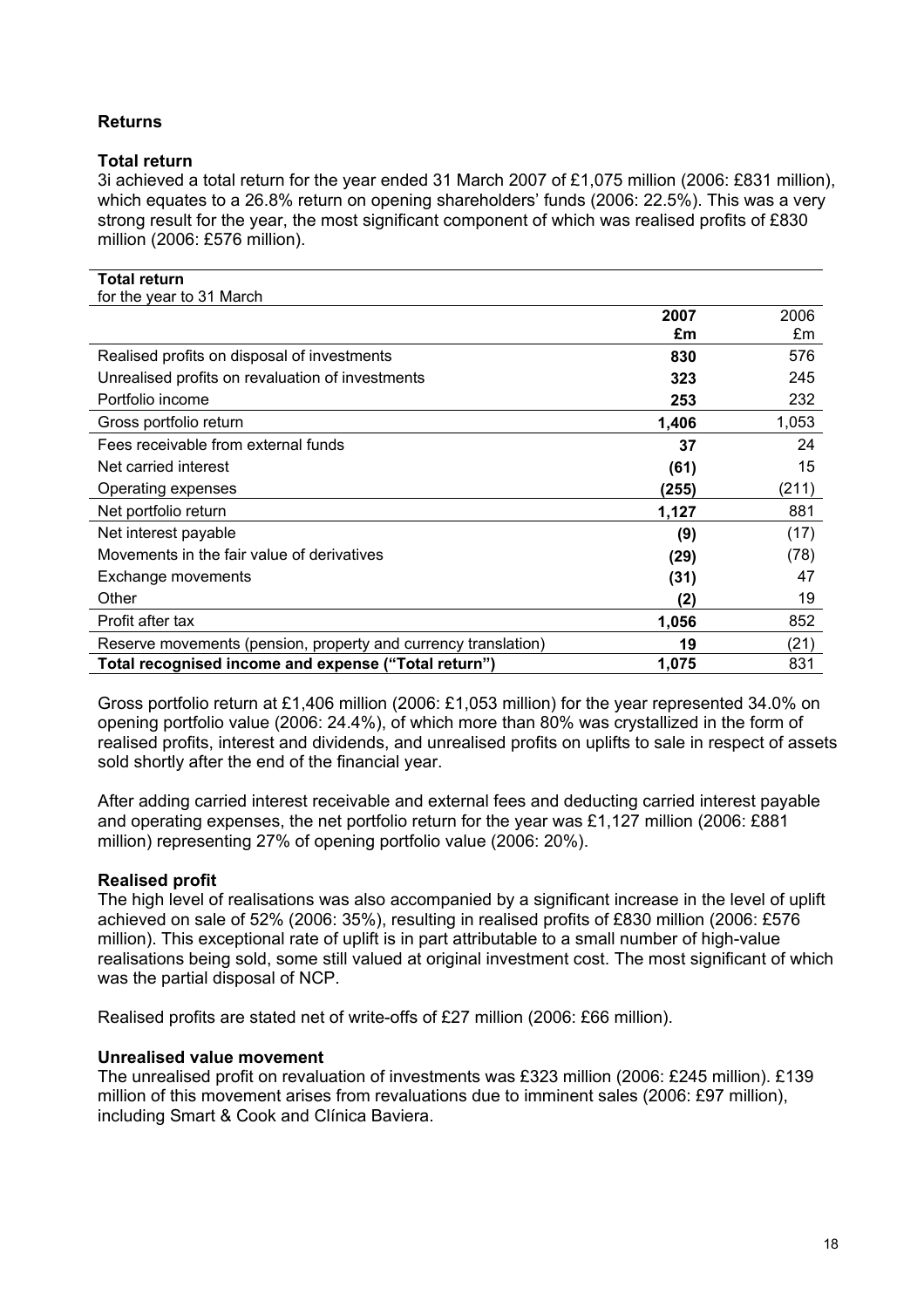A further £142 million (2006: £70 million) is attributable to first time uplifts from cost, particularly in relation to the Buyouts portfolio. Assets valued on an earnings basis at the beginning and end of the financial year also showed an increase of £147 million (2006: £136 million). Offset against these positive movements was a net decrease in the value of the quoted portfolio of  $E(37)$  million, principally due to share price movements in the Venture Capital investments Vonage and CSR plc.

# **Unrealised profits/(losses) on revaluation of investments**

for the year to 31 March

|                                         | 2007 | 2006 |
|-----------------------------------------|------|------|
|                                         | £m   | £m   |
| Earnings multiples*                     | 5    | 41   |
| Earnings growth                         | 142  | 95   |
| First-time uplifts                      | 142  | 70   |
| Provisions                              | (29) | (62) |
| Up rounds                               | 15   | 3    |
| Uplift to imminent sale                 | 139  | 97   |
| Other movements on unquoted investments | (54) | (29) |
| Quoted portfolio                        | (37) | 30   |
| <b>Total</b>                            | 323  | 245  |

\*The weighted average earnings multiple applied to investments valued on an earnings basis for 2007 was 11.6 (2006: 12.2).

### **Portfolio income**

Portfolio income of £253 million (2006: £232 million) includes £158 million (2006: £133 million) of interest and £81 million (2006: £75 million) of dividends, as well as £14 million (2006: £24 million) of net deal-related fees.

The increase in interest income results from a number of high-yielding Buyout investments made in the year together with some early redemption premiums related to the strong realisations in the year. Dividends benefited from some significant distributions from our investments in unquoted funds. Lower levels of negotiation fee income together with increasing deal-related fee costs, underlie the reduction in net fee income.

# **Gross portfolio return**

In aggregate, realised profits, unrealised value growth and portfolio income gave rise to total gross portfolio return for 2007 of £1,406 million (2006: £1,053 million). From a business line perspective, Buyouts and Growth Capital were the main contributors, delivering gross portfolio returns of 54% (2006: 29%) and 48% (2006: 26%) respectively. For both business lines, these returns were above our across-the-cycle expectations, and reflect favourable market conditions for realisations, good portfolio health and earnings growth. In contrast, despite a stronger second half of the year, the Venture Capital business line generated a negative gross portfolio return of (6)% (2006: 17% positive). This was largely a consequence of adverse movements in the value of its quoted portfolio, but also due to a less advantageous realisations market.

The new Infrastructure business line contributed £15 million to gross portfolio return as a result of income yield on the portfolio, profit on the transfer of assets to 3i Infrastructure Limited and a subsequent rise in the share price of 3i Infrastructure Limited (and its associated warrants) since flotation.

The SMI portfolio has generated a positive gross portfolio return of £74 million (2006: £137 million) representing 13% (2006: 18%) of opening portfolio value.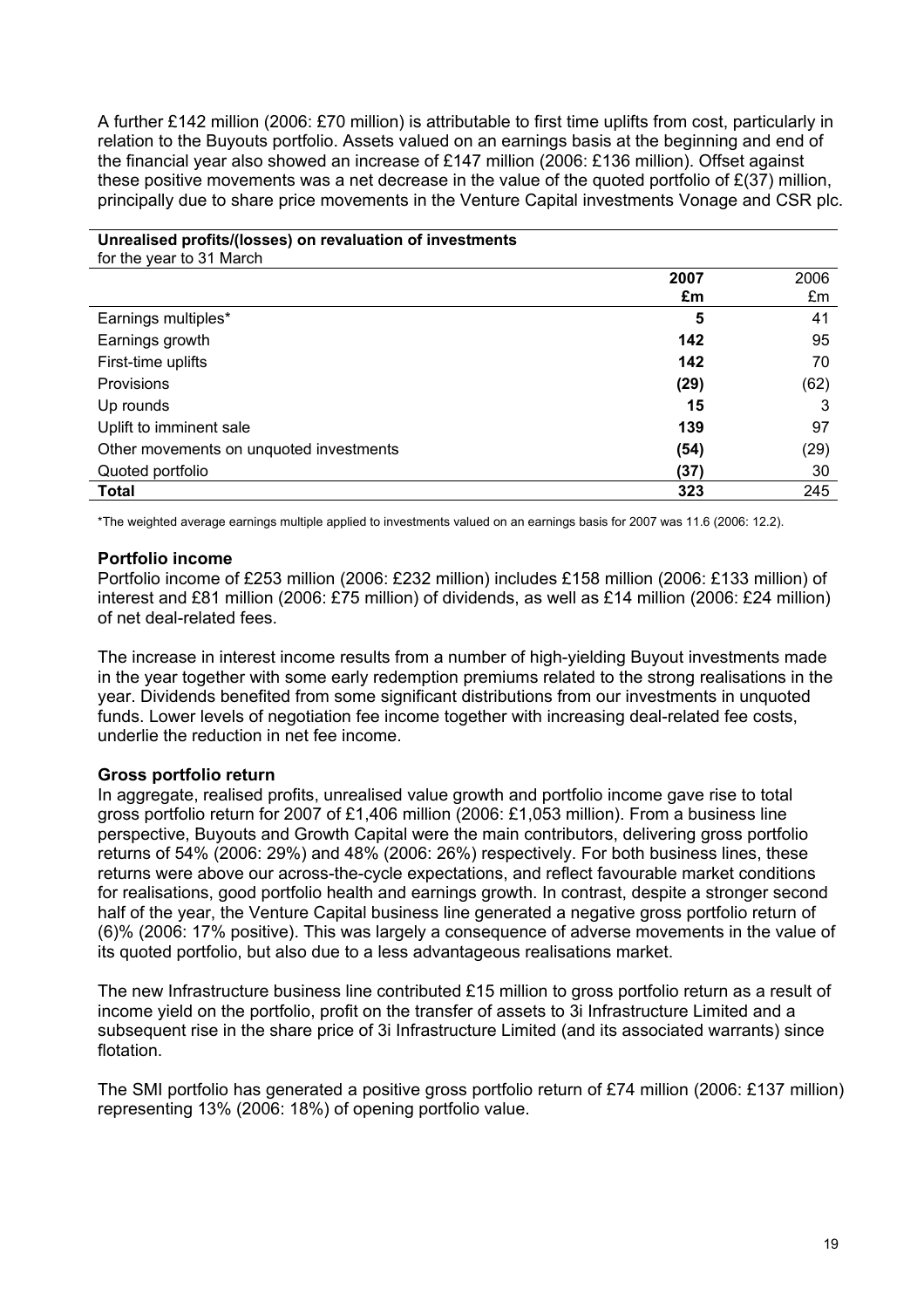#### **Gross portfolio return by business line**

for the year to 31 March

|                        |       |                        | Return as a %        |      |
|------------------------|-------|------------------------|----------------------|------|
|                        |       | Gross portfolio return | of opening portfolio |      |
|                        | 2007  | 2006                   | 2007                 | 2006 |
|                        | £m    | £m                     | %                    | %    |
| <b>Buyouts</b>         | 788   | 447                    | 54%                  | 29%  |
| <b>Growth Capital</b>  | 569   | 341                    | 48%                  | 26%  |
| Venture Capital        | (46)  | 128                    | $(6)\%$              | 17%  |
| SMI                    | 74    | 137                    | 13%                  | 18%  |
| Infrastructure         | 15    | n/a                    | 16%                  | n/a  |
| QPE                    | 6     | n/a                    | n/a                  | n/a  |
| Gross portfolio return | 1,406 | 1,053                  | 34%                  | 24%  |

#### **Fees receivable from external funds**

Following the successful launch of Eurofund V, fees receivable from our managed funds have increased substantially in the year to £37 million (2006: £24 million).

### **Net carried interest**

Carried interest aligns the incentivisation of 3i's investment staff and the management teams in 3i's portfolio with the interests of 3i's shareholders and fund investors. 3i receives carried interest from the co-investment funds managed by 3i Investments plc, and pays carried interest to investment staff based on the performance of its assets under management.

Carried interest receivable of £81 million (2006: £79 million) relates primarily to two managed funds, Eurofund III and Eurofund IV, which account for 80% of the accrued income. Investments in these funds have performed particularly strongly in the period and the Group has accrued its entitlement to carried interest based on the realised profits generated in the funds and the fair value of unrealised assets at 31 March 2007.

In the prior year most of the carry receivable related to Eurofund III, which achieved its performance hurdle in that year.

There has been a substantial increase in carried interest payable to investment staff in the year. The Group has accrued £142 million of carried interest payable across all its business lines, based on the realised profits generated by assets in carry schemes and the closing value of assets that remain unrealised (2006: £64 million). The increase is due to the strong gross portfolio return in Buyouts and Growth Capital in the financial year, and the high proportion of realisations being made from the most recent vintages, all of which are in market-aligned carried interest schemes with typically higher carry rates than earlier vintages. Of the £142 million charge in the year, 63% relates to Buyouts and 35% to Growth Capital.

#### **Costs**

Operating expenses totalled £255 million (2006: £211 million). Approximately one-third of the £44 million increase in costs relates to expenses associated with implementing new strategic initiatives such as the establishment of the two new business lines (Infrastructure and QPE), continued development in Asia and the US, as well as the move of our office in London. In addition, the exceptional level of total return has generated correspondingly higher levels of performance payment to employees.

We have continued to reshape our regional network with new offices added in Beijing and New York, the closure of four smaller regional offices in Europe and the decision to focus our US venture activity in Silicon Valley and to close our office in Waltham, Massachusetts. Restructuring costs in the year for these changes totalled £8 million.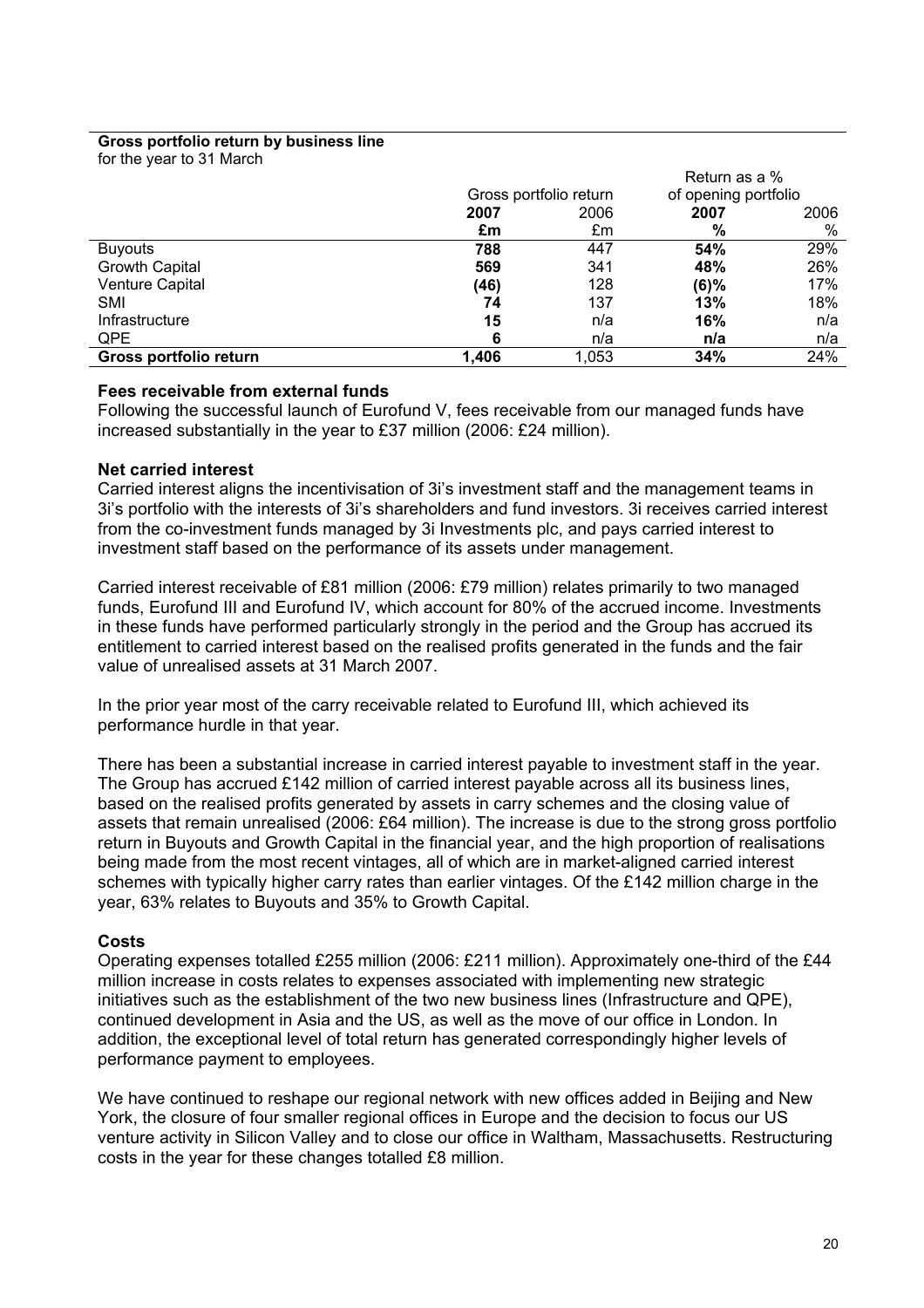Net operating expenses for the year (after offsetting fee income from external funds) are 5.3% of opening portfolio value. With effect from 1 April 2007 we are adopting a further key performance measure to monitor cost efficiency. We expect this measure to reduce to around 4.5% in the next two to three years, with a long-term target of 3%.

Net interest payable for the year was £9 million (2006: £17 million), reflecting the low level of net borrowings maintained throughout the year.

### **Other movements**

The two largest "other" movements in the year relate to Exchange movements and the movements in the fair value of derivatives.

The movements in the fair value of derivatives relate largely to the valuation of the equity derivative embedded in the €550 million 2008 Convertible Bond. This unrealised value movement accounted for a gross charge of £(62) million in this category. It is the product of a number of factors, the most significant of which was the Company's share price which rose 21% during the year to 1136p (2006: 941p). Offsetting this movement were net movements on interest-rate swaps used to hedge the portfolio. A number of these swaps were closed out profitably during the period to reflect changes in the proportion of the sterling portfolio.

Exchange movements of  $E(31)$  million (2006: £47 million) arose as a result of the weakening of both the US dollar and the Euro during the year.

### **Portfolio and assets under management**

### **Assets under management**

At 31 March 2007 assets under management totalled £7,134 million (2006: £5,712 million). This comprised £4,362 million of portfolio assets owned directly (2006: £4,139 million), co-investment funds of £2,387 million (2006: £1,573 million) and external quoted investment companies of £385 million (2006: nil).

The main contributors to this 25% growth in assets under management were the closing of 3i's latest mid-market buyout fund, Eurofund V, in November 2006 at €5 billion and the £700 million launch of 3i Infrastructure Limited on the London Stock Exchange in March 2007. 3i Group's commitment to Eurofund V is €2,780 million and the Group's investment in 3i Infrastructure Limited was valued at £334 million at 31 March 2007.

#### **Portfolio assets directly owned by the Group**

The value of the portfolio at 31 March 2007 was £4,362 million (2006: £4,139 million).

In line with our strategy, the number of companies in the portfolio was reduced further during the year. At 31 March 2007 there were 762 companies in the portfolio compared with 1,087 at the start of the year and 1,878 just three years ago. The SMI programme again made another significant contribution to this reduction with 233 exits during the year. This reduction, combined with higher realisations in other business lines, means that more than two-thirds of the portfolio is now less than three years old, and 36% is less than one year old.

The portfolio is well diversified by business line. The high level of realisations in the Buyouts business has resulted in the value of the Buyouts portfolio falling by 13% despite increasing investment by 10%. This has increased the proportion of the Buyout portfolio held for less than three years from 64% to 83%.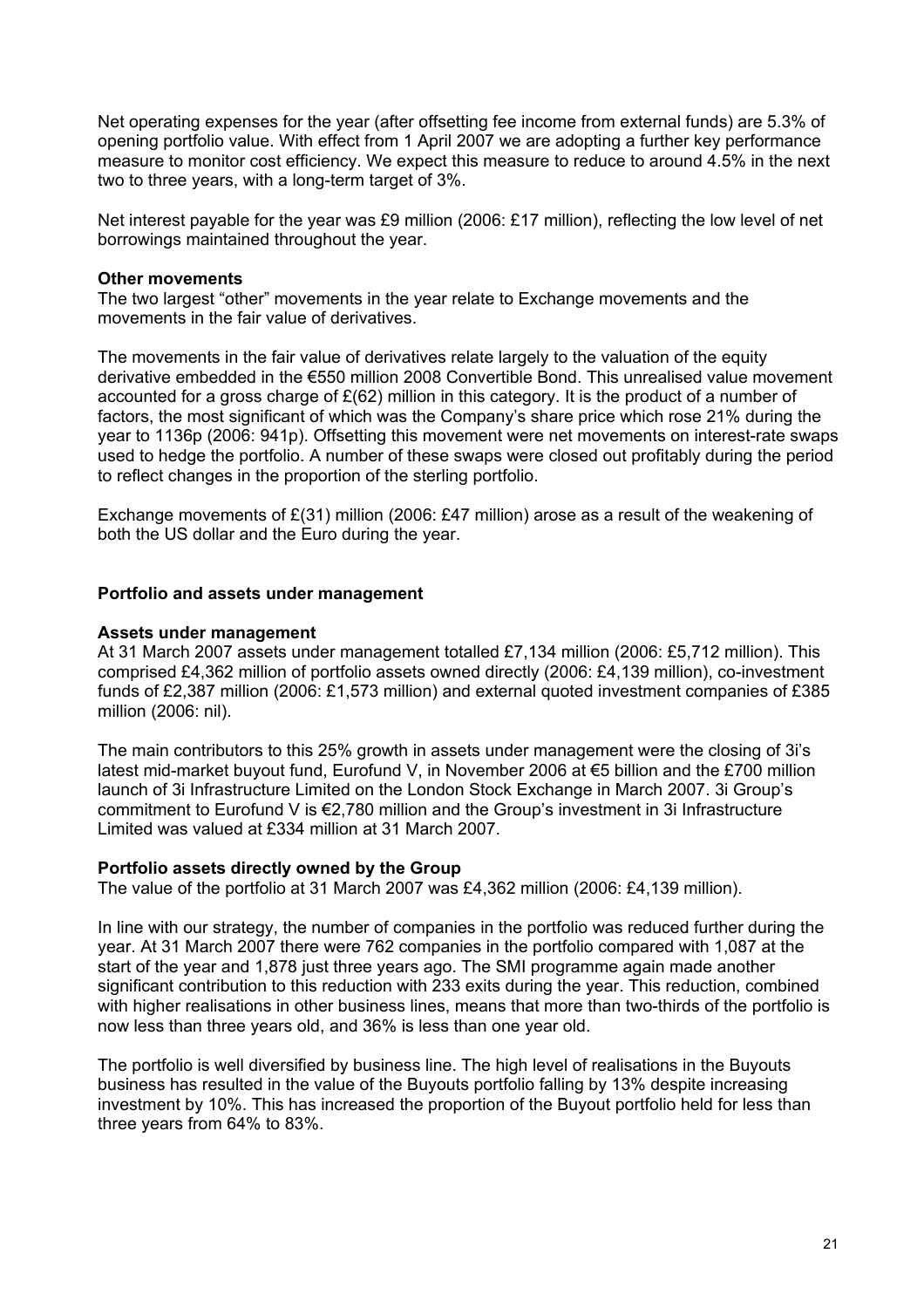Excluding Infrastructure investment (£89 million) from the 2006 total, Growth Capital investment grew by 18% in the year, and the proportion of the portfolio represented by Growth Capital increased to 33%. During the year, £234 million of portfolio assets were transferred to 3i Infrastructure Limited, £92 million of which was included in Growth Capital as at 31 March 2006.

Geographically, significant growth in investment in Asia led to an increase in the proportion of the portfolio value in that region, rising from 4% to 9% during the year. The continental European portfolio now represents 43% (2006: 46%) of total value with the UK representing 41% (2006: 42%) and the US portfolio 6% (2006: 7%).

The Group also increased its investment in private equity funds. As a consequence, the value of this portfolio of investments at 31 March 2007 was £64 million (2006: £25 million). These investments are included within the respective business line and geographies tables below.

| Portfolio value by business line and age (£m) |           |          |        |        |            |       |       |
|-----------------------------------------------|-----------|----------|--------|--------|------------|-------|-------|
| as at 31 March                                |           |          |        |        |            |       |       |
|                                               | Up to 1yr | $1-3yrs$ | 3-5vrs | 5-7yrs | Over 7 vrs | 2007  | 2006  |
| <b>Buyouts</b>                                | 461       | 599      | 148    | 23     | 50         | 1,281 | 1,465 |
| Growth                                        |           |          |        |        |            |       |       |
| Capital                                       | 449       | 579      | 200    | 159    | 73         | 1,460 | 1,192 |
| Venture                                       |           |          |        |        |            |       |       |
| Capital                                       | 205       | 233      | 129    | 99     | 75         | 741   | 826   |
| Infrastructure                                | 451       | -        | 18     | -      |            | 469   | 92    |
| QPE                                           | 20        |          |        |        |            | 20    |       |
| <b>SMI</b>                                    | 4         | 10       | 14     | 35     | 328        | 391   | 564   |
| Total                                         | 1,590     | 1,421    | 509    | 316    | 526        | 4,362 | 4,139 |
| Percentage                                    | 36        | 33       | 12     | 7      | 12         |       |       |

| <b>Portfolio value by geography (£m)</b> |  |
|------------------------------------------|--|
| as at 31 March                           |  |

|                           | 2007  | 2006  |
|---------------------------|-------|-------|
| <b>Continental Europe</b> | 1,894 | 1,923 |
| UK                        | 1,792 | 1,736 |
| Asia                      | 373   | 167   |
| US                        | 283   | 307   |
| Rest of World             | 20    | 6     |
| Total                     | 4,362 | 4,139 |

### **Assets managed and advised by 3i**

These assets principally relate to Buyouts, where there are three current funds in operation, and to Infrastructure, where our investment in 3i Infrastructure Limited includes the provision of advisory services to the company on an exclusive basis.

| Assets under management (£m)<br>as at 31 March |       |       |
|------------------------------------------------|-------|-------|
|                                                | 2007  | 2006  |
| 3i direct portfolio                            | 4.362 | 4.139 |
| Third-party advised and managed                | 2,772 | 1,573 |
| Total                                          | 7.134 | 5.712 |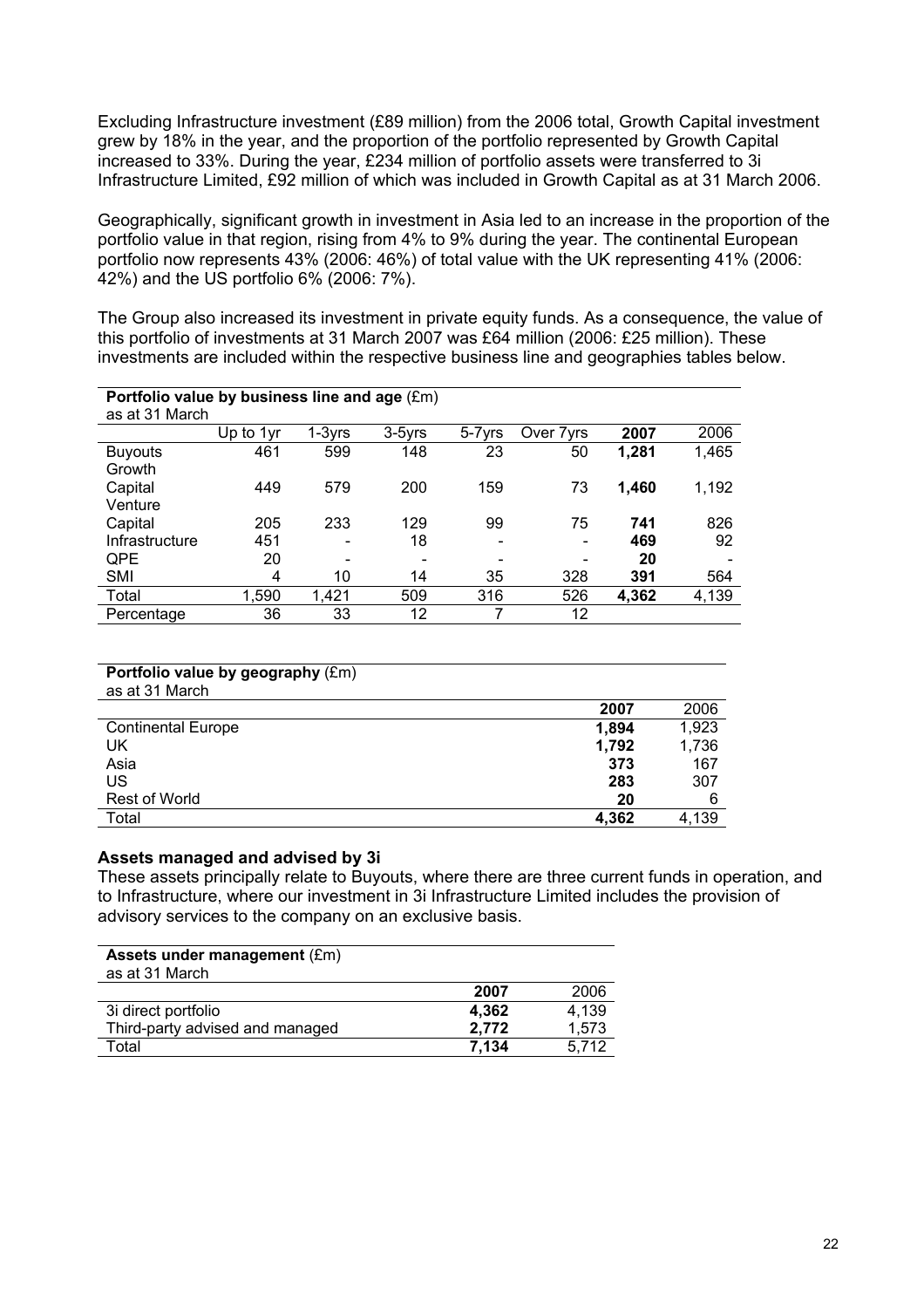# **Balance sheet**

### **Capital structure and gearing**

3i's capital structure comprises a combination of shareholders' funds, long-term borrowing, shortterm borrowing and liquid treasury assets and cash. The Board is committed to achieving capital efficiency for the Group and remains of the view that a gearing ratio of debt to shareholders' funds of between 30% and 40% is appropriate across the cycle given both the current profile of the business and its plans for development.

During the year, £774 million was returned to shareholders by way of the B share arrangements (£700 million) and an on-market share buy-back programme (£74 million), as approved by shareholders at an Extraordinary General Meeting and the Annual General Meeting in July 2006.

Despite a 42% increase in investment, repurchases of B shares amounting to £689 million and the aforementioned buy-backs of ordinary shares, the Group ended the year ungeared (0%), with a net cash balance of £1 million (2006: 1% geared, equating to net borrowings of £56 million). At 31 March 2007 there were B shares outstanding at an issued value of £11 million.

On 29 March 2007, the Board announced its intention to return a further £800 million to shareholders by means of a bonus issue of listed preference shares and approval for this issue will be sought at an Extraordinary General Meeting expected to take place in July 2007. Had this further £800 million return taken place before the year end, it would have resulted in gearing of 23% on a pro forma basis at 31 March 2007.

### **Growth in diluted net asset value**

Diluted net asset value ("NAV") per share was 932p at 31 March 2007, which compares with 739p at 31 March 2006, a net increase of 193p.

This increase comprises 236p attributable to the total return of £1,075 million in the year, offset by the combination of the dilutive impact of the £700 million return of capital (14.5p), share buy-backs (1p), the payment of the interim and final dividends (15.5p) and other adjustments (12p), which together totalled 43p.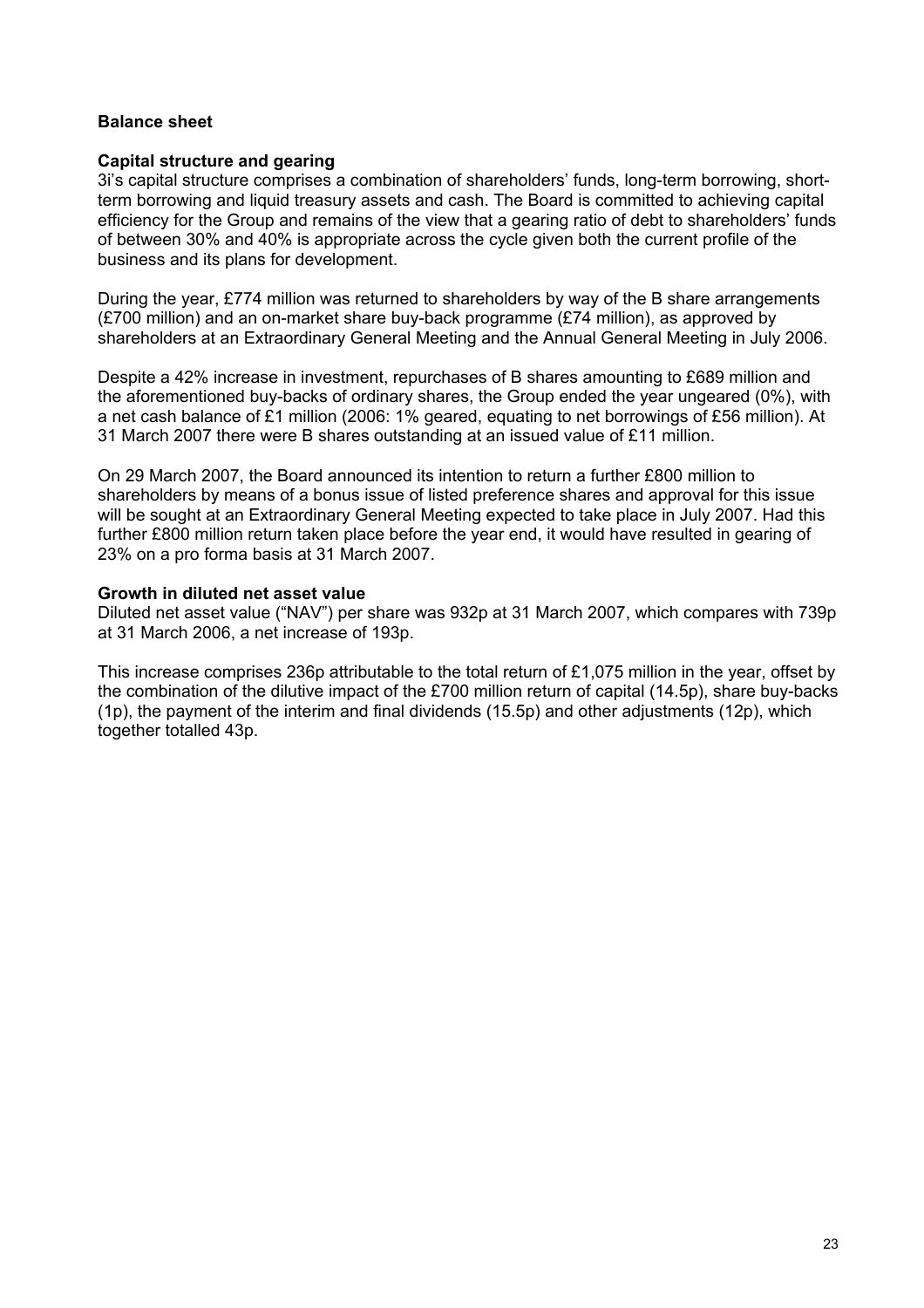# Consolidated income statement

for the year to 31 March 2007

|                                                            | 2007  | 2006     |
|------------------------------------------------------------|-------|----------|
|                                                            | £m    | £m       |
| Realised profits over value on the disposal of investments | 830   | 576      |
| Unrealised profits on the revaluation of investments       | 323   | 245      |
|                                                            | 1,153 | 821      |
| Portfolio income                                           |       |          |
| Dividends                                                  | 81    | 75       |
| Income from loans and receivables                          | 158   | 133      |
| Fees receivable                                            | 14    | 24       |
| Gross portfolio return                                     | 1,406 | 1.053    |
| Fees receivable from external funds                        | 37    | 24       |
| Carried interest                                           |       |          |
| Carried interest receivable from managed funds             | 81    | 79       |
| Carried interest payable to executives                     | (142) | (64)     |
| Operating expenses                                         | (255) | (211)    |
| Net portfolio return                                       | 1,127 | 881      |
| Treasury interest receivable                               | 91    | 57       |
| Interest payable                                           | (100) | (74)     |
| Movement in the fair value of derivatives                  | (29)  | (78)     |
| Exchange movements                                         | (31)  | 47       |
| Other income                                               |       | 22       |
| <b>Profit before tax</b>                                   | 1,059 | 855      |
| Income taxes                                               | (3)   | (3)      |
| Profit after tax and profit for the year                   | 1,056 | 852      |
|                                                            |       |          |
| <b>Earnings per share</b>                                  |       |          |
| Basic (pence)                                              | 215.5 | 152.0    |
| Diluted (pence)                                            | 213.2 | $151.2*$ |
|                                                            |       |          |

\*As restated.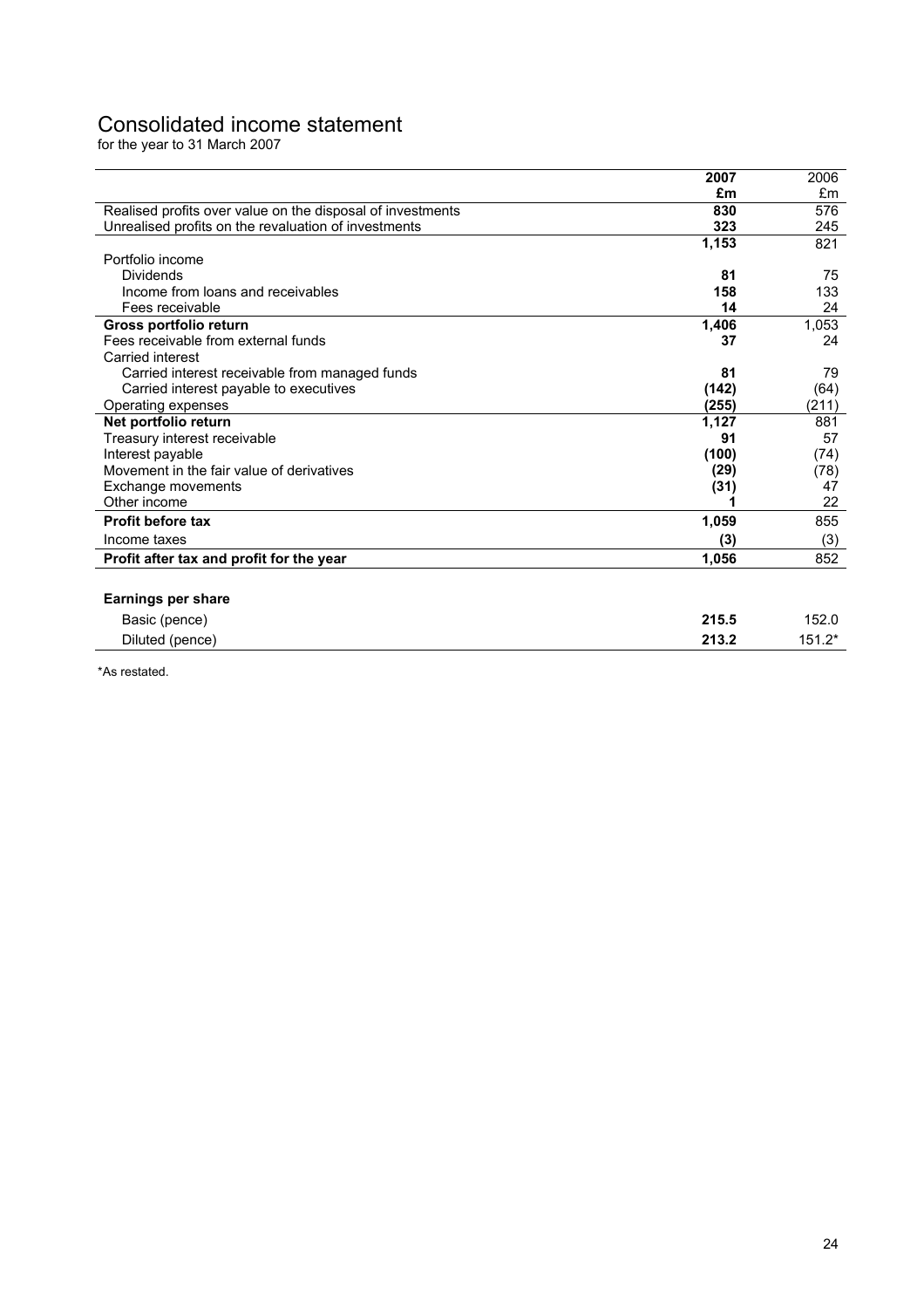# Statement of recognised income and expense

for the year to 31 March 2007

|                                                  | Group | Group | Company | Company |
|--------------------------------------------------|-------|-------|---------|---------|
|                                                  | 2007  | 2006  | 2007    | 2006    |
|                                                  | £m    | £m    | £m      | £m      |
| Profit for the year                              | 1.056 | 852   | 1.099   | 643     |
| Exchange differences on translation of foreign   | 5     | (5)   |         |         |
| operations                                       |       |       |         |         |
| Revaluation of own-use property                  |       |       |         |         |
| Actuarial gains/(losses)                         | 13    | 16)   |         |         |
| Total recognised income and expense for the year | 1.075 | 831   | 1.100   | 643     |
|                                                  |       |       |         |         |
| Analysed in reserves as                          |       |       |         |         |
| Revenue                                          | 134   | 117   | 88      | 87      |
| Capital                                          | 936   | 719   | 1,012   | 556     |
| Translation reserve                              | 5     | (5)   |         |         |
|                                                  | 1,075 | 831   | 1.100   | 643     |

# Reconciliation of movements in equity

for the year to 31 March 2007

|                                                  | Group | Group | Company | Company        |
|--------------------------------------------------|-------|-------|---------|----------------|
|                                                  | 2007  | 2006  | 2007    | 2006           |
|                                                  |       |       |         | (as restated)* |
|                                                  | £m    | £m    | £m      | £m             |
| Total equity at start of year                    | 4.006 | 3,699 | 3.746   | 3,635          |
| Total recognised income and expense for the year | 1.075 | 831   | 1,100   | 643            |
| Share-based payments                             | 9     | 8     |         |                |
| Ordinary dividends                               | (79)  | (86)  | (79)    | (86)           |
| Special dividends                                |       | (245) |         | (245)          |
| Issue of B shares                                | (700) |       | (700)   |                |
| Issues of ordinary shares                        | 18    | 13    | 18      | 13             |
| Share buy-backs                                  | (74)  | (222) | (74)    | (222)          |
| Own shares                                       | (6)   | 8     |         |                |
| Total equity at end of year                      | 4.249 | 4.006 | 4,020   | 3,746          |

\*As restated for the adoption of IFRIC 11.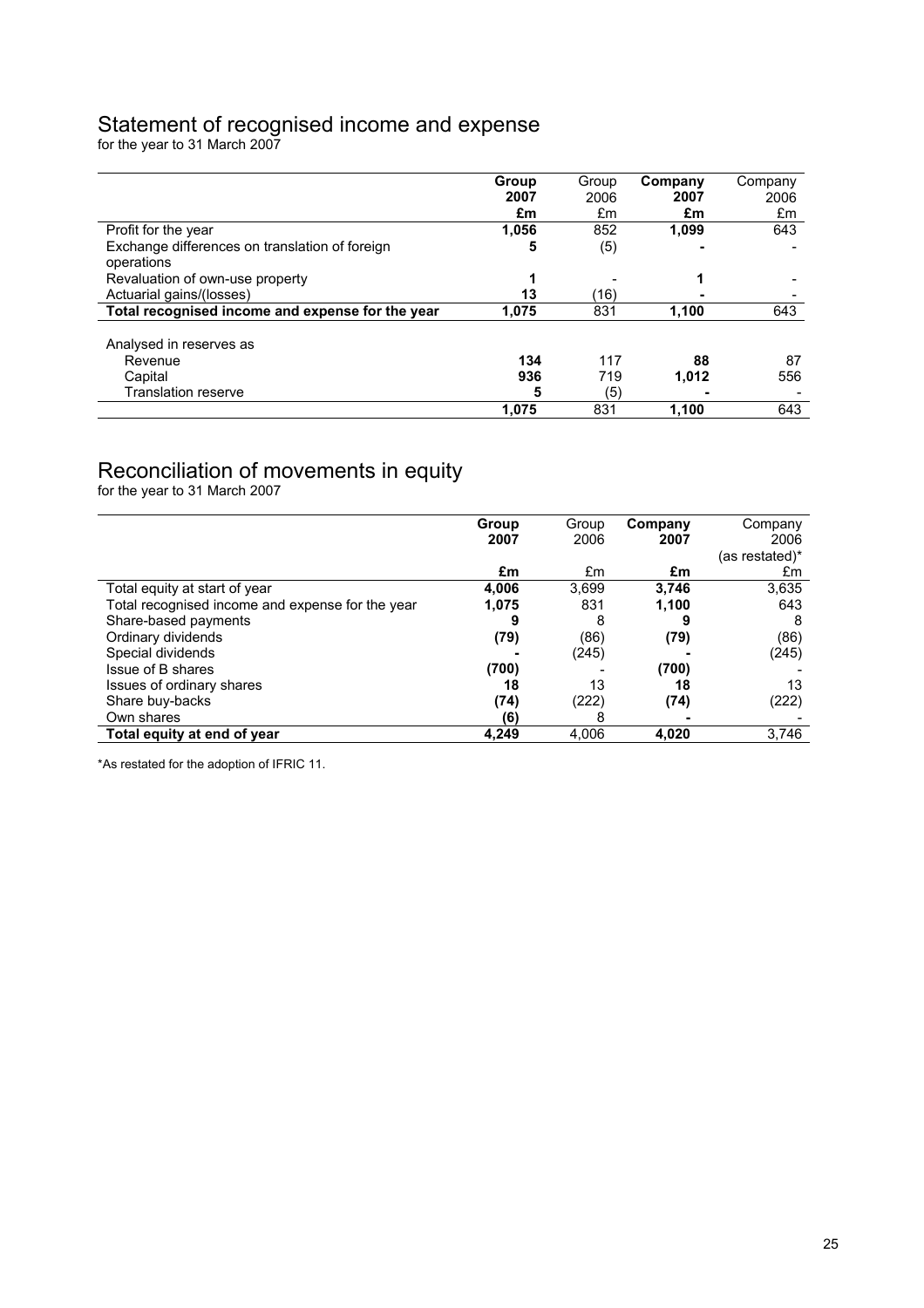# Balance sheet

as at 31 March 2007

|                                      | Group       | Group            | Company  | Company           |
|--------------------------------------|-------------|------------------|----------|-------------------|
|                                      | 2007        | 2006             | 2007     | 2006              |
|                                      |             |                  |          | (as restated)*    |
|                                      | £m          | £m               | £m       | £m                |
| <b>Assets</b>                        |             |                  |          |                   |
| <b>Non-current assets</b>            |             |                  |          |                   |
| Investments                          |             |                  |          |                   |
| Quoted equity investments            | 570         | 259              | 498      | 173               |
| Unquoted equity investments          | 2,534       | 2,514            | 1,179    | 1,349             |
| Loans and receivables                | 1,258       | 1,366            | 548      | 735               |
| <b>Investment portfolio</b>          | 4,362       | 4,139            | 2,225    | 2,257             |
| Carried interest receivable          |             |                  |          |                   |
|                                      | 83          | 77               | 83       | 77                |
| Interests in Group entities          |             |                  | 1,766    | 1,500             |
| Property, plant and equipment        | 32          | 31               | 9        | 9                 |
| <b>Total non-current assets</b>      | 4,477       | 4,247            | 4,083    | 3,843             |
| <b>Current assets</b>                |             |                  |          |                   |
| Other current assets                 | 197         | 149              | 168      | 193               |
| Derivative financial instruments     | 21          | 19               | 21       | 19                |
| Deposits                             | 1,668       | 1,108            | 1,668    | 1,052             |
| Cash and cash equivalents            | 486         | 847              | 346      | 776               |
| <b>Total current assets</b>          | 2,372       | 2,123            | 2,203    | 2,040             |
| <b>Total assets</b>                  | 6,849       | 6,370            | 6,286    | 5,883             |
|                                      |             |                  |          |                   |
| <b>Liabilities</b>                   |             |                  |          |                   |
| <b>Non-current liabilities</b>       |             |                  |          |                   |
|                                      | (153)       |                  |          |                   |
| Carried interest payable             |             | (83)             | (153)    | (83)              |
| Loans and borrowings                 | (916)       | (1, 243)         | (843)    | (968)             |
| Convertible Bonds                    | (363)       | (365)            | (363)    | (365)             |
| <b>B</b> shares                      | (11)        |                  | (11)     |                   |
| Subordinated liabilities             | (21)        | (24)             |          |                   |
| Retirement benefit deficit           | (1)         | (17)             |          |                   |
| Deferred income tax                  | (1)         | (1)              |          |                   |
| Provisions                           | (7)         | (5)              |          |                   |
| <b>Total non-current liabilities</b> | (1, 473)    | (1,738)          | (1, 370) | (1, 416)          |
| <b>Current liabilities</b>           |             |                  |          |                   |
| Trade and other payables             | (179)       | (160)            | (191)    | (271)             |
| Carried interest payable             | (71)        | (60)             | (42)     | (60)              |
| Loans and borrowings                 | (675)       | (231)            | (474)    | (230)             |
| Derivative financial instruments     | (189)       | (168)            | (188)    | (160)             |
| Current income tax                   |             |                  |          |                   |
| Provisions                           | (2)<br>(11) | (2)<br>(5)       | (1)      |                   |
| <b>Total current liabilities</b>     | (1, 127)    |                  | (896)    |                   |
| <b>Total liabilities</b>             | (2,600)     | (626)<br>(2.364) | (2, 266) | (721)             |
|                                      | 4,249       | 4,006            | 4,020    | (2, 137)<br>3,746 |
| <b>Net assets</b>                    |             |                  |          |                   |
| <b>Equity</b>                        |             |                  |          |                   |
| <b>Issued capital</b>                | 289         | 292              | 289      | 292               |
| Share premium                        | 387         | 376              | 387      | 376               |
| Capital redemption reserve           | 27          | 17               | 27       | 17                |
|                                      | 18          | 17               | 18       | 17                |
| Share-based payment reserve          |             |                  |          |                   |
| <b>Translation reserve</b>           | 5           |                  |          |                   |
| Capital reserve                      | 3,280       | 3,110            | 3,013    | 2,767             |
| Revenue reserve                      | 318         | 263              | 286      | 277               |
| Own shares                           | (75)        | (69)             |          |                   |
| <b>Total equity</b>                  | 4,249       | 4,006            | 4,020    | 3,746             |

\*As restated for the adoption of IFRIC 11.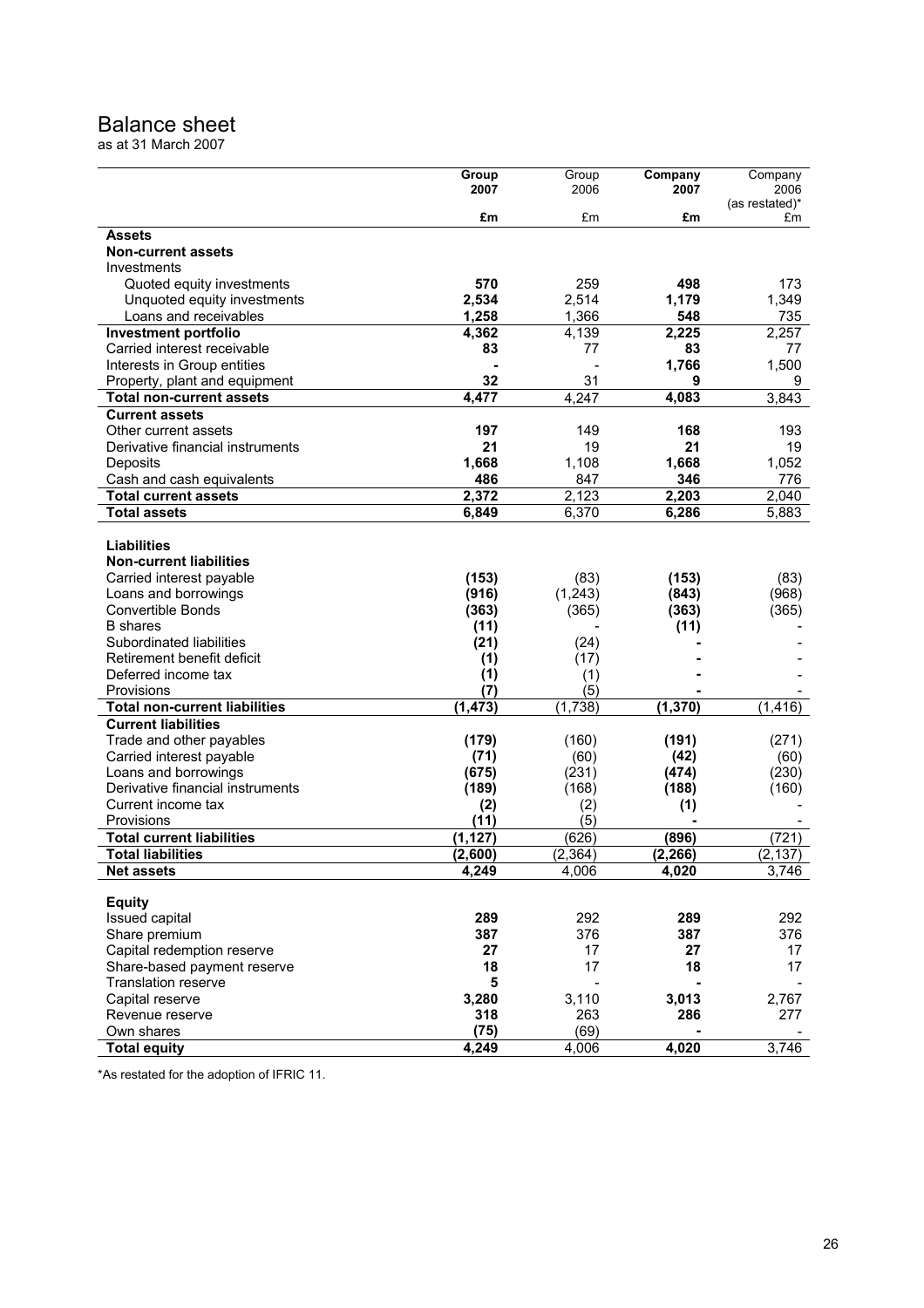# Cash flow statement

for the year to 31 March 2007

|                                              | Group    | Group   | Company  | Company        |
|----------------------------------------------|----------|---------|----------|----------------|
|                                              | 2007     | 2006    | 2007     | 2006           |
|                                              | £m       | £m      | £m       | £m             |
| Cash flow from operating activities          |          |         |          |                |
| Purchase of investments                      | (1, 503) | (1,068) | (1,693)  | (873)          |
| Proceeds from investments                    | 2,364    | 2,213   | 2,458    | 1,949          |
| Interest received                            | 68       | 67      | 47       | 42             |
| Dividends received                           | 66       | 76      | 30       | 70             |
| Portfolio fees received                      | 17       | 22      |          | 13             |
| Fees received from external funds            | 37       | 24      |          |                |
| Carried interest received                    | 76       | 9       | 76       | 9              |
| Carried interest paid                        | (58)     | (30)    |          |                |
| Operating expenses                           | (202)    | (216)   | (114)    | (182)          |
| Income tax paid                              | (8)      | (8)     |          | (5)            |
| Net cash flow from operations                | 857      | 1,089   | 804      | 1,023          |
|                                              |          |         |          |                |
| Cash flow from financing activities          |          |         |          |                |
| Proceeds from issues of share capital        | 18       | 13      | 18       | 13             |
| Buy-back of ordinary shares                  | (74)     | (222)   | (74)     | (222)          |
| Purchase of own shares                       | (20)     |         |          |                |
| Disposal of own shares                       | 8        |         |          |                |
| Repurchase of B shares                       | (689)    |         | (689)    |                |
| Dividend paid                                | (79)     | (331)   | (79)     | (331)          |
| Interest received                            | 80       | 50      | 73       | 46             |
| Interest paid                                | (101)    | (60)    | (81)     | (38)           |
| Proceeds from long-term borrowings           | 1        | 69      |          | 92             |
| Repayment of long-term borrowings            | (2)      | (54)    |          |                |
| Net cash flow from short-term borrowings     | 211      | 188     | 213      | 156            |
| Net cash flow from deposits                  | (560)    | (223)   | (616)    | (261)          |
| Net cash flow from financing activities      | (1, 207) | (570)   | (1, 235) | (545)          |
|                                              |          |         |          |                |
| Cash flow from investing activities          |          |         |          |                |
| Purchases of property, plant and equipment   | (9)      | (15)    |          |                |
| Sales of property, plant and equipment       | 2        | 24      | 1        | 17             |
| Divestment from joint venture                |          | 2       |          | $\overline{2}$ |
| Net cash flow from investing activities      | (7)      | 11      | 1        | 19             |
|                                              |          |         |          |                |
| Change in cash and cash equivalents          | (357)    | 530     | (430)    | 497            |
| Cash and cash equivalents at start of year   | 847      | 314     | 776      | 279            |
| Effect of exchange rate fluctuations         | (4)      | 3       |          |                |
| Cash and cash equivalents at the end of year | 486      | 847     | 346      | 776            |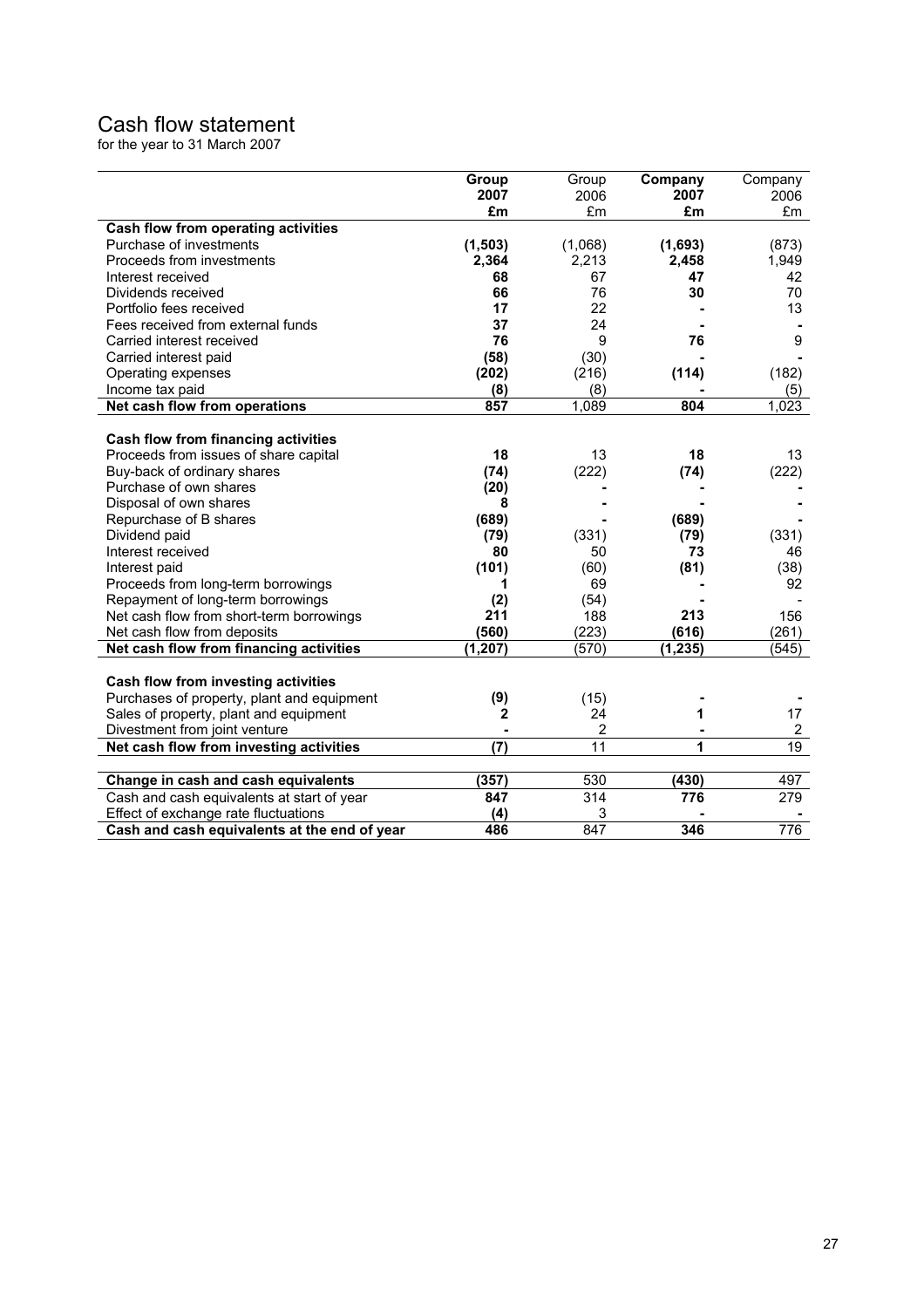# Notes to the financial statements

#### **1 Segmental analysis**

|                                    |                |           |                |                       | Quoted        | <b>Smaller</b>        |                 |
|------------------------------------|----------------|-----------|----------------|-----------------------|---------------|-----------------------|-----------------|
|                                    |                | Growth    | <b>Venture</b> |                       | Private       | <b>Minority</b>       |                 |
|                                    | <b>Buyouts</b> | Capital   | Capital        | <b>Infrastructure</b> | <b>Equity</b> | <b>Investments</b>    | <b>Total</b>    |
| Year to 31 March 2007              | £m             | £m        | £m             | £m                    | £m            | £m                    | £m              |
| Gross portfolio return             |                |           |                |                       |               |                       |                 |
| Realised profits over value on     |                |           |                |                       |               |                       |                 |
| the disposal of investments        | 538            | 235       | 12             | (15)                  |               | 60                    | 830             |
| Unrealised profits on the          |                |           |                |                       |               |                       |                 |
| revaluation of investments         | 123            | 269       | (61)           | 3                     | 6             | (17)                  | 323             |
| Portfolio income                   | 127<br>788     | 65<br>569 | 3              | 27<br>$\overline{15}$ | 6             | 31<br>$\overline{74}$ | 253             |
|                                    |                |           | (46)           |                       |               |                       | 1,406           |
| Net (investment)/divestment        |                | 691       | 187            | 5                     |               | 214                   |                 |
| Realisation proceeds<br>Investment | 1,341<br>(498) | (482)     | (200)          | (380)                 | (14)          |                       | 2,438           |
|                                    | 843            | 209       | (13)           | (375)                 | (14)          | (2)<br>212            | (1, 576)<br>862 |
| <b>Balance sheet</b>               |                |           |                |                       |               |                       |                 |
|                                    |                |           |                |                       |               |                       |                 |
| Value of investment portfolio      | 1,281          | 1,460     | 741            | 469                   | 20            | 391                   | 4,362           |
| at end of year                     |                |           |                |                       |               |                       |                 |
|                                    |                |           |                |                       | Quoted        | Smaller               |                 |
|                                    |                | Growth    | Venture        |                       | Private       | Minority              |                 |
|                                    | <b>Buyouts</b> | Capital   | Capital        | Infrastructure        | Equity        | Investments           | Total           |
| Year to 31 March 2006              | £m             | £m        | £m             | £m                    | £m            | £m                    | £m              |
| Gross portfolio return             |                |           |                |                       |               |                       |                 |
| Realised profits over value on     |                |           |                |                       |               |                       |                 |
| the disposal of investments        | 208            | 232       | 72             |                       |               | 64                    | 576             |
| Unrealised profits on the          |                |           |                |                       |               |                       |                 |
| revaluation of investments         | 124            | 60        | 51             |                       |               | 10                    | 245             |
| Portfolio income                   | 115            | 49        | 5              |                       |               | 63                    | 232             |
|                                    | 447            | 341       | 128            |                       |               | 137                   | 1,053           |
|                                    |                |           |                |                       |               |                       |                 |
| Net (investment)/divestment        |                |           |                |                       |               |                       |                 |
| Realisation proceeds               | 877            | 855       | 207            |                       |               | 268                   | 2,207           |
| Investment                         | (451)          | (497)     | (156)          |                       |               | (6)                   | (1, 110)        |
|                                    | 426            | 358       | 51             | $\overline{a}$        |               | 262                   | 1,097           |
| <b>Balance sheet</b>               |                |           |                |                       |               |                       |                 |
|                                    |                |           |                |                       |               |                       |                 |
| Value of investment portfolio      |                |           |                |                       |               |                       |                 |

\* This represents the value at 31 March 2006 of the assets incorporated into the Infrastructure business line previously included in Growth Capital.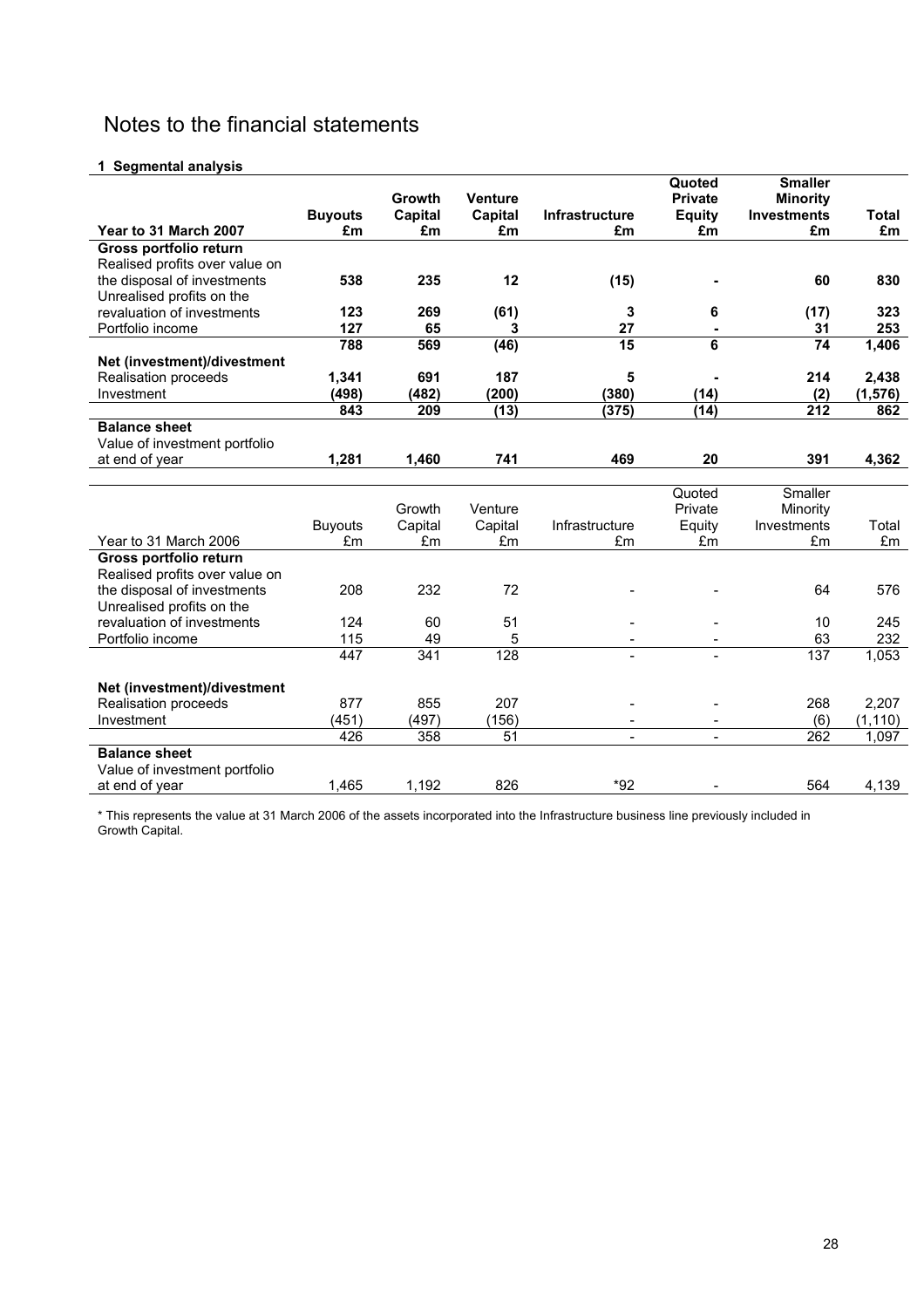|                                              |           | <b>Continental</b> |       |           | <b>Rest of</b>           |          |
|----------------------------------------------|-----------|--------------------|-------|-----------|--------------------------|----------|
|                                              | <b>UK</b> | <b>Europe</b>      | Asia  | <b>US</b> | World                    | Total    |
| Year to 31 March 2007                        | £m        | £m                 | £m    | £m        | £m                       | £m       |
| Gross portfolio return                       | 716       | 692                | 25    | (27)      | $\overline{\phantom{0}}$ | 1,406    |
| Net (investment)/divestment                  |           |                    |       |           |                          |          |
| Realisation proceeds                         | 1,169     | 1,159              | 54    | 56        |                          | 2,438    |
| Investment                                   | (650)     | (560)              | (259) | (92)      | (15)                     | (1, 576) |
|                                              | 519       | 599                | (205) | (36)      | (15)                     | 862      |
| <b>Balance sheet</b>                         |           |                    |       |           |                          |          |
| Value of investment portfolio at end of year | 1,792     | 1,894              | 373   | 283       | 20                       | 4,362    |
|                                              |           |                    |       |           |                          |          |
|                                              |           | Continental        |       |           | Rest of                  |          |
|                                              | UK        |                    | Asia  | <b>US</b> | World                    | Total    |
|                                              |           | Europe             |       |           |                          |          |
| Year to 31 March 2006                        | £m        | £m                 | £m    | £m        | £m                       | £m       |
| Gross portfolio return                       | 392       | 586                | 48    | 27        |                          | 1,053    |
| Net (investment)/divestment                  |           |                    |       |           |                          |          |
| Realisation proceeds                         | 1,173     | 891                | 67    | 76        |                          | 2,207    |
| Investment                                   | (405)     | (538)              | (91)  | (70)      | (6)                      | (1, 110) |
|                                              | 768       | 353                | (24)  | 6         | (6)                      | 1,097    |
| <b>Balance sheet</b>                         |           |                    |       |           |                          |          |
| Value of investment portfolio at end of year | 1,736     | 1,923              | 167   | 307       | 6                        | 4,139    |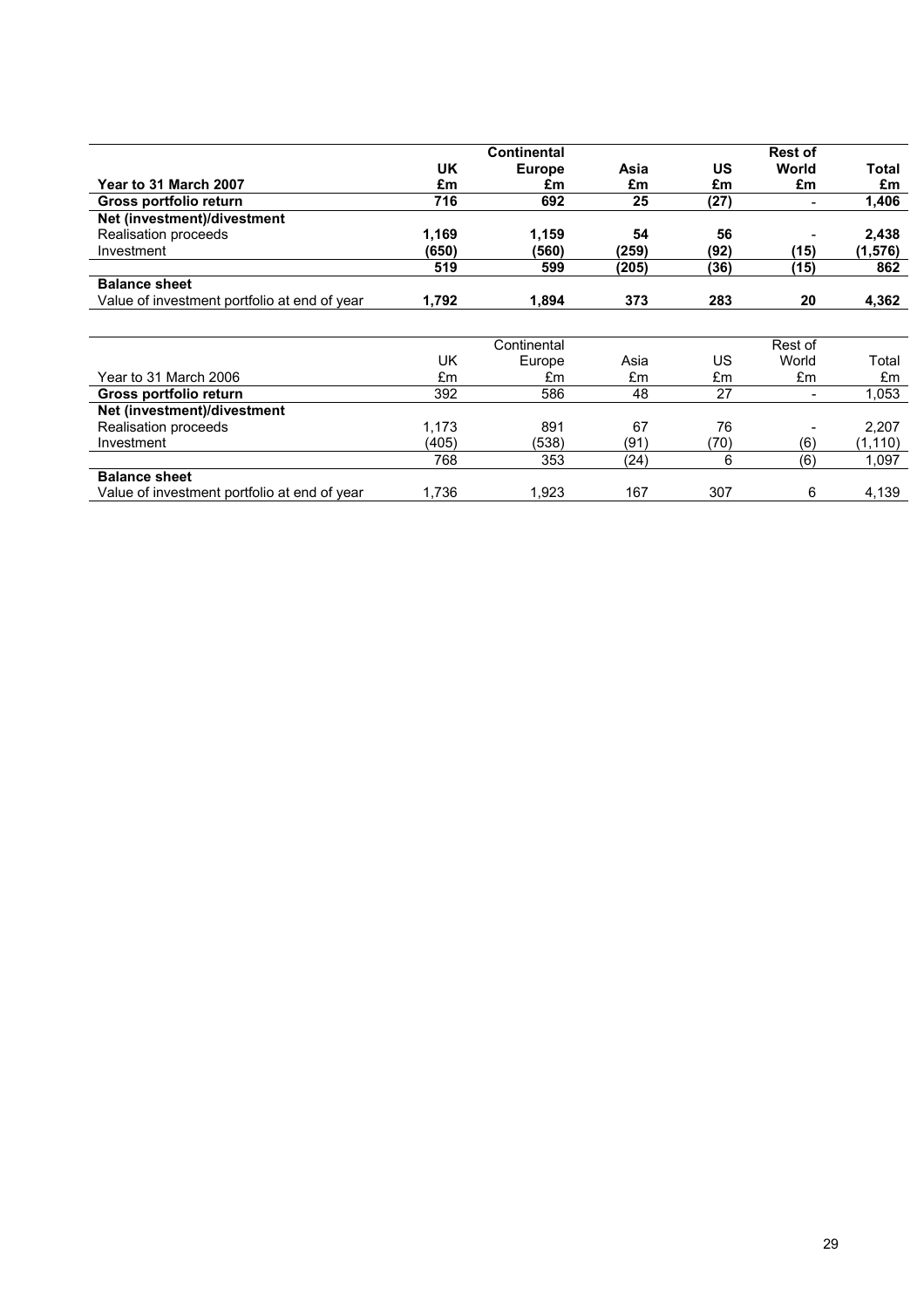### **Per share information**

|                                                          | 2007  | 2006  |
|----------------------------------------------------------|-------|-------|
| Net assets per share (pence)                             |       |       |
| Basic                                                    | 944   | 743   |
| <b>Diluted</b>                                           | 932   | 739   |
| Net assets (£m)                                          |       |       |
| Net assets attributable to equity holders of the Company | 4.249 | 4,006 |

|                                              | 2007           | 2006         |
|----------------------------------------------|----------------|--------------|
|                                              | <b>Number</b>  | Number       |
| Ordinary shares in issue                     | 461,106,007    | 550,556,502  |
| Own shares                                   | (10, 931, 404) | (11,080,758) |
|                                              | 450,174,603    | 539.475.744  |
| Effect of dilutive potential ordinary shares |                |              |
| Share options                                | 5,896,253      | 2,916,552    |
| Diluted shares                               | 456,070,856    | 542,392,296  |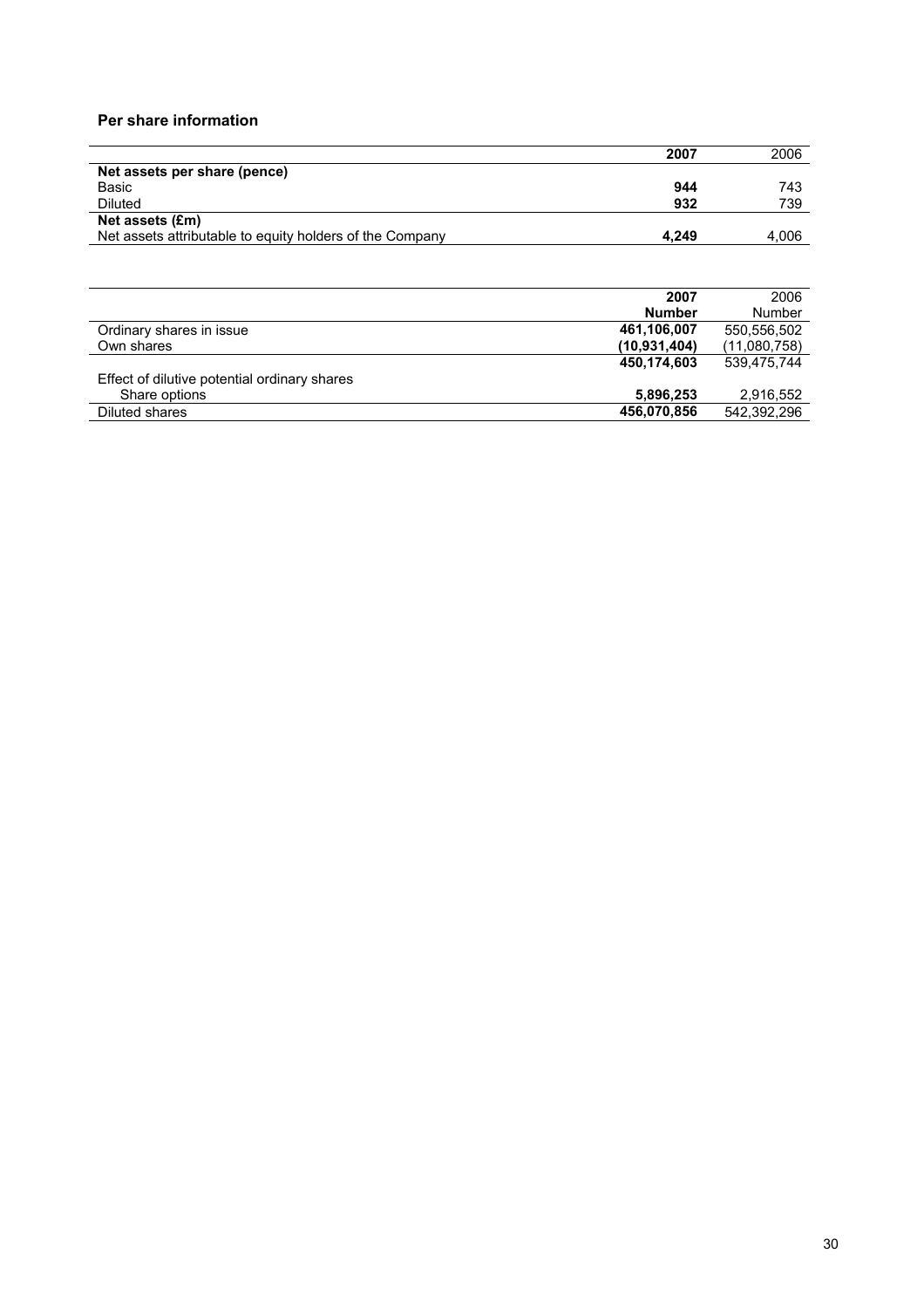# Notes to the preliminary announcement

# **Note 1**

The statutory accounts for the year to 31 March 2007 have not yet been delivered to the Registrar of Companies. The statutory accounts for the year to 31 March 2006 have been delivered to the Registrar of Companies. The auditors' reports on the statutory accounts for these years are unqualified and do not contain any statements under section 237(2) or (3) of the Companies Act 1985. This announcement does not constitute statutory accounts.

# **Note 2**

The final dividend will be payable on 20 July 2007 to holders of shares on the register on 22 June 2007.

# **Note 3**

Copies of the Report and accounts 2007 will be distributed to shareholders on or soon after 25 May 2007.

# **Note 4**

This announcement may contain certain statements about the future outlook for 3i. Although we believe our expectations are based on reasonable assumptions, any statements about the future outlook may be influenced by factors that could cause actual outcomes and results to be materially different.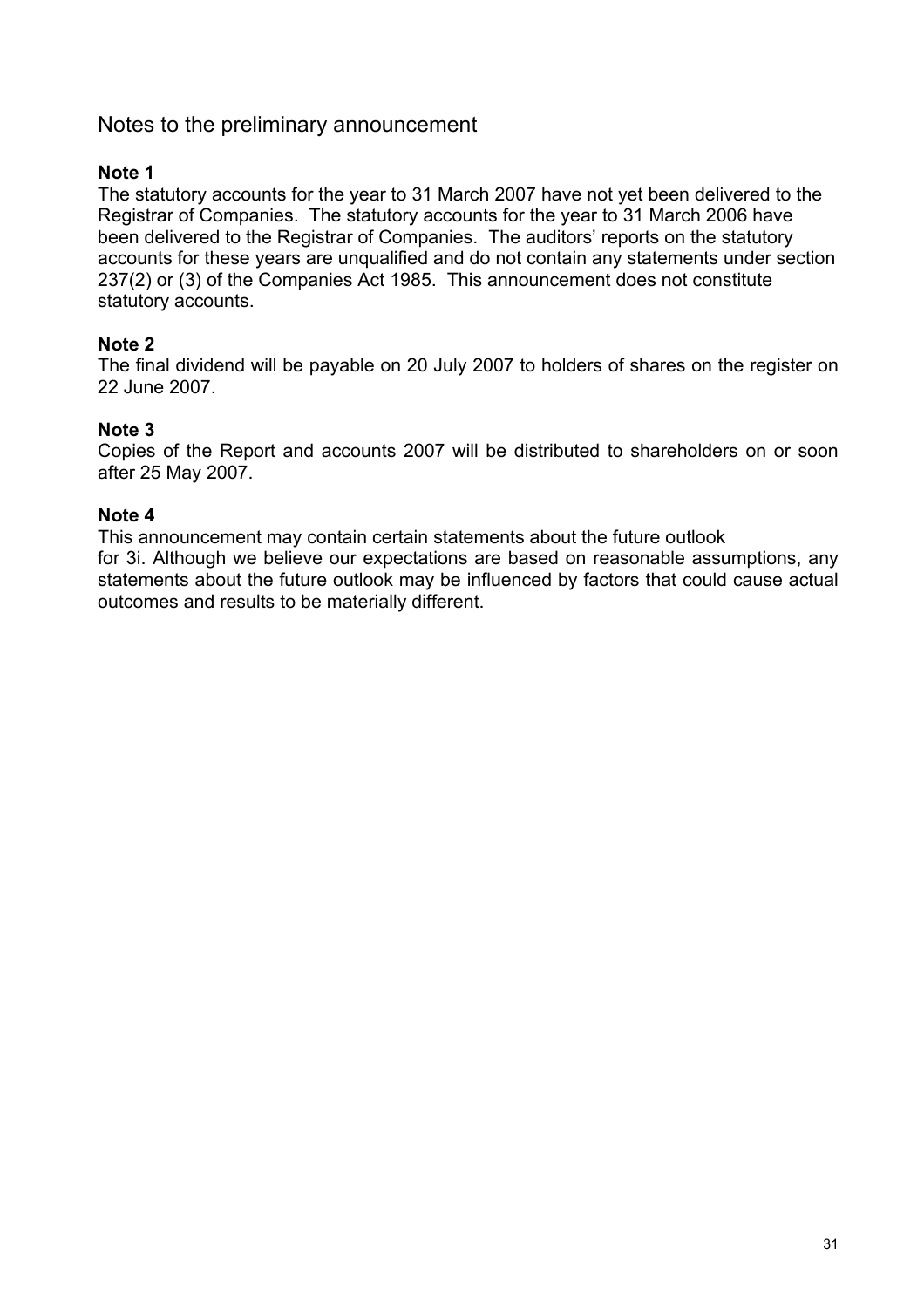# Ten largest investments

The table below provides information on our ten largest investments, as required by LR 15.4.12, in respect of the Group's holding and excluding any co-investment by 3i managed funds, or share of 3i Infrastructure Limited owned by third parties. Income represents dividends received (inclusive of overseas withholding tax) and gross interest receivable in the year to 31 March 2007. Net assets and earnings figures are taken from the most recent audited accounts of the investee business, and are the net assets of each business and the total earnings on ordinary activities after tax respectively. It should be noted that, because of the varying rights attaching to the classes of shares held by the Group, it could be misleading to attribute a certain proportion of the earnings and net assets to the proportion of equity capital held by the Group.

|                                                                                                                                |                 | Proportion |              | Income         |               |                 |
|--------------------------------------------------------------------------------------------------------------------------------|-----------------|------------|--------------|----------------|---------------|-----------------|
|                                                                                                                                | <b>Residual</b> | of equity  | Directors'   | in the         | <b>Net</b>    |                 |
| <b>Investment</b> (Business line) (Geography)                                                                                  | cost            | shares     | valuation    | year           | <b>Assets</b> | <b>Earnings</b> |
| <b>Business description</b> (First invested in)                                                                                | £m              | held       | £m           | £m             | £m            | £m              |
| 3i Infrastructure Limited (1) (Infrastructure) (UK)                                                                            |                 |            |              |                |               |                 |
| Quoted investment company, investing in infrastructure (2007)                                                                  |                 |            |              |                |               |                 |
| Equity shares                                                                                                                  | 325             | 46.4%      | 334          |                |               |                 |
|                                                                                                                                | 325             |            | 334          |                |               |                 |
| Osprey Jersey Holdco Limited (AWG) (2),(3) (Infrastructure) (UK)<br>Provider of drinking water and waste water services (2006) |                 |            |              |                |               |                 |
| Equity shares                                                                                                                  | 78              | 7.1%       | 78           | ÷              |               |                 |
| Loans                                                                                                                          | 33              |            | 33           | 4              |               |                 |
|                                                                                                                                | 111             |            | 111          | 4              | 130           | 30              |
| ACR Capital Holdings Pte Limited (4) (Growth) (Singapore)                                                                      |                 |            |              |                |               |                 |
| Reinsurance in large risk segments (2006)                                                                                      |                 |            |              |                |               |                 |
| Equity shares                                                                                                                  | 105             | 31.6%      | 102          |                |               |                 |
|                                                                                                                                | 105             |            | 102          |                |               |                 |
| Sistemas Técnicos de Encofrados S.A. (STEN) (Growth) (Spain)                                                                   |                 |            |              |                |               |                 |
| Sale and rental of formwork and scaffolding equipment (2006)                                                                   |                 |            |              |                |               |                 |
| Equity shares                                                                                                                  | 78              | 28.8%      | 78           |                |               |                 |
|                                                                                                                                | 78              |            | 78           | ÷,             | 47            | 16              |
| Laholm Intressenter AB (DIAB) (Growth) (Sweden)                                                                                |                 |            |              |                |               |                 |
| Polymer based sandwich construction laminates (2001)                                                                           |                 |            |              |                |               |                 |
| Equity shares                                                                                                                  | 44              | 48.1%      | 77           |                |               |                 |
|                                                                                                                                | 44              |            | 77           | $\overline{a}$ | 30            | 12              |
| FM-Holding AB (Coor Service Management) (Buyouts) (Sweden)                                                                     |                 |            |              |                |               |                 |
| Facilities management services (2004)                                                                                          |                 |            |              |                |               |                 |
| Equity shares                                                                                                                  | 1               | 37.5%      | 45           |                |               |                 |
| Loans                                                                                                                          | 29              |            | 27           | 2              |               |                 |
|                                                                                                                                | 30              |            | 72           | $\overline{2}$ | $\mathbf 2$   | $\mathbf{2}$    |
| H-Careholding AB (Buyouts) (Sweden)                                                                                            |                 |            |              |                |               |                 |
| Elderly, primary and specialist care (2005)                                                                                    |                 |            |              |                |               |                 |
| Equity shares                                                                                                                  | 11              | 41.7%      | 15           |                |               |                 |
| Loans                                                                                                                          | 57              |            | 56           | 4              |               |                 |
|                                                                                                                                | 68              |            | 71           | 4              | 26            | (2)             |
| Hayley Conference Centres Limited (Growth) (UK)                                                                                |                 |            |              |                |               |                 |
| Provider of conference and training facilities (2005)                                                                          |                 |            |              |                |               |                 |
| Equity shares                                                                                                                  | 1               | 45.8%      | 66           | 2              |               |                 |
|                                                                                                                                | 1               |            | 66           | $\overline{2}$ | 72            | 5               |
| Dockwise Transport N.V. (Buyouts) (Netherlands)                                                                                |                 |            |              |                |               |                 |
| Specialists in heavy transport shipping within the marine and oil & gas industry (2007)                                        |                 |            |              |                |               |                 |
| Equity shares                                                                                                                  | 1               | 49.1%      | $\mathbf{1}$ |                |               |                 |
| Loans                                                                                                                          | 64              |            | 64           | 2              |               |                 |
|                                                                                                                                | 65              |            | 65           | $\mathbf{2}$   | 107           | 31              |
| Giochi Preziosi S.r.I (Buyouts) (Italy)                                                                                        |                 |            |              |                |               |                 |
| Retailer and wholesaler of toys (2005)                                                                                         |                 |            |              |                |               |                 |
| <b>Equity shares</b>                                                                                                           | 63              | 37.8%      | 63           |                |               |                 |
|                                                                                                                                | 63              |            | 63           | ÷              | 134           | (14)            |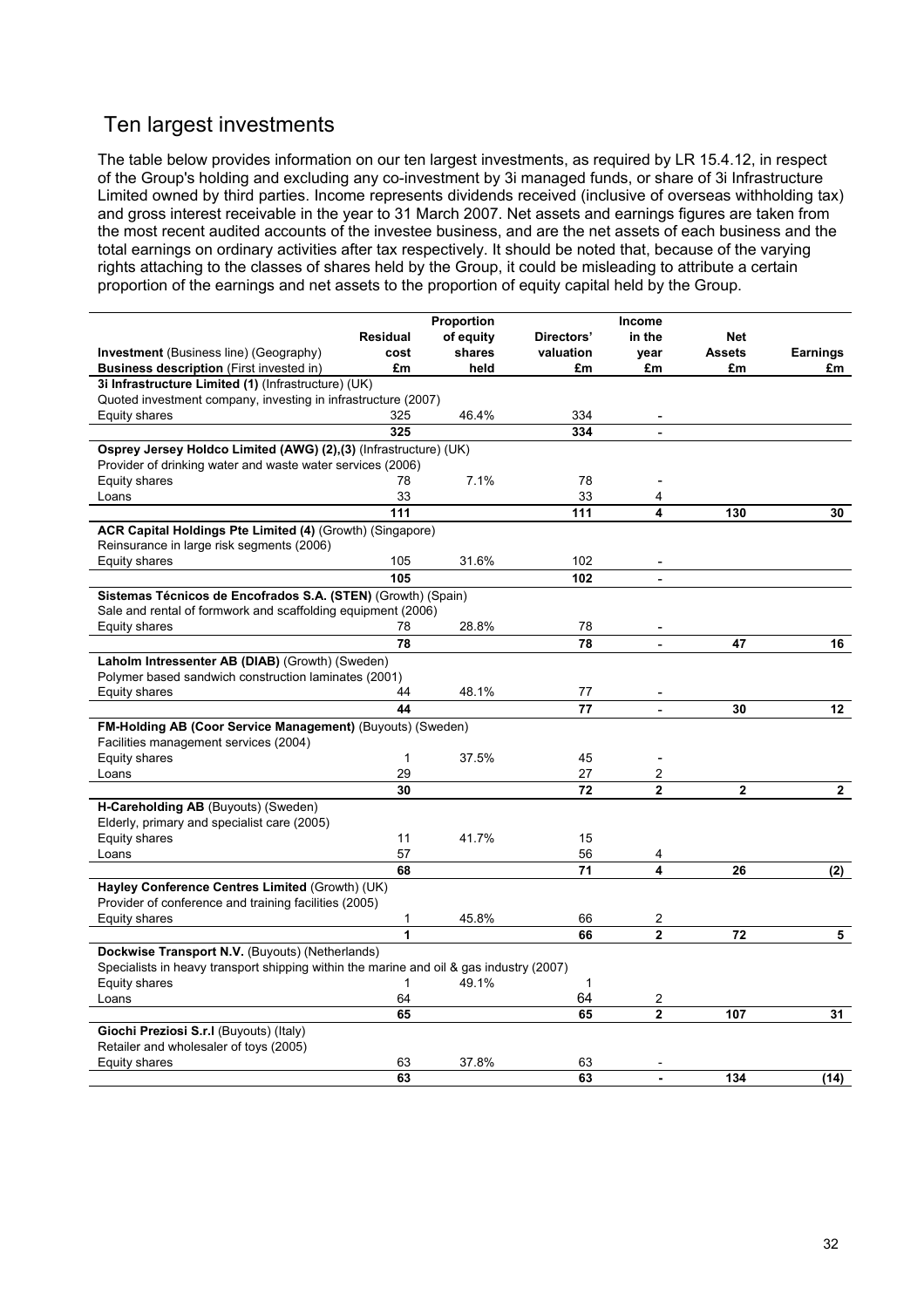#### Notes

- 1 3i Infrastructure Limited was incorporated in March 2007 and no audited accounts are available, consequently no net assets or earnings are disclosed.
- 2 Osprey was incorporated in October 2006, consequently there is no set of audited accounts. Osprey is the holding company for Anglian Water Group (AWG), and therefore their accounts have been used for the net assets and earnings figures. 3i Infrastructure Limited also owns 9% of Osprey, which was transferred to it by 3i at a value of £140 million on 13 March 2007.
- 3 3i Group's interest is held through a Limited partnership which entitles 3i Group to a 7.1% share in the interests of Osprey Jersey Holdco Limited, the ultimate holding company of AWG plc.
- 4 ACR was incorporated in November 2006 consequently there is no set of audited accounts. ACR is the holding company for Asia Capital Reinsurance Group Pte Limited which was also incorporated in November 2006. Consequently no audited net assets or earnings are disclosed.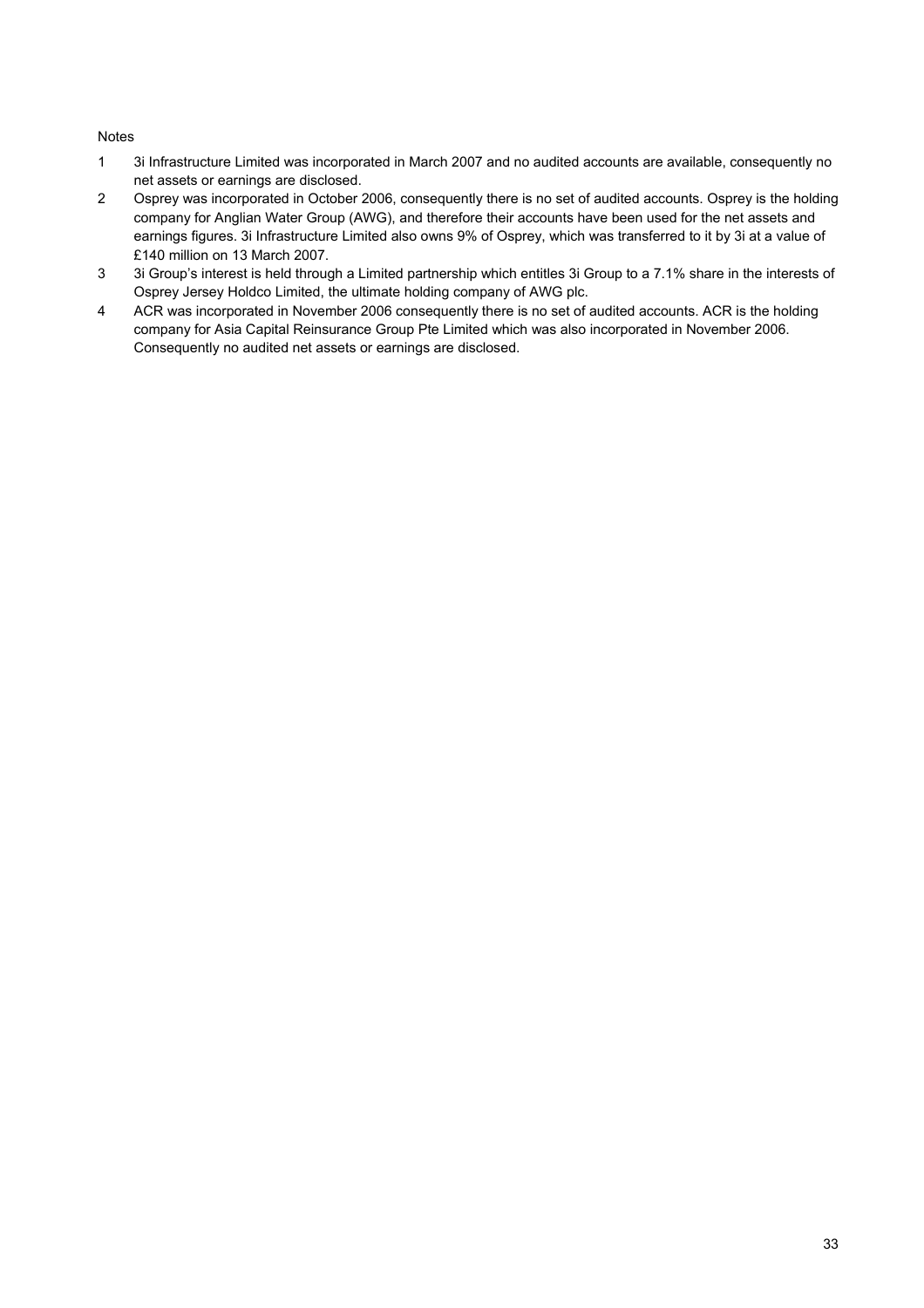# Forty other large investments

Detailed below are forty other large investments which are substantially all of the Group's remaining investments valued over £20 million. This does not include one investment that has been excluded for commercial reasons.

| Investment<br><b>Description of Business</b>                                                                            | <b>Business</b><br>line | Geography      | <b>First</b><br>invested | Residual<br>Cost(1)<br>£m | Directors'<br>Valuation (1)<br>£m |
|-------------------------------------------------------------------------------------------------------------------------|-------------------------|----------------|--------------------------|---------------------------|-----------------------------------|
| Clínica Baviera S.A<br>Eye laser surgery clinics                                                                        | Growth                  | Spain          | 2005                     | 27                        | 62                                |
| <b>Tato Holdings Limited</b><br>Manufacture and sale of specialist chemicals                                            | <b>SMI</b>              | <b>UK</b>      | 1989                     | $\overline{2}$            | 58                                |
| <b>Boxer TV-Access AB</b><br>Digital TV distributor                                                                     | Growth                  | Sweden         | 2005                     | 56                        | 57                                |
| <b>Senoble Holding SAS</b><br>Manufacturer of dairy products and chilled                                                |                         |                |                          |                           |                                   |
| desserts<br><b>Jake Holdings Limited (Mayborn)</b>                                                                      | Growth                  | France         | 2004                     | 27                        | 50                                |
| Manufacturer and distributor of baby and<br>household products<br><b>Care Principles TopCo Limited</b>                  | <b>Buyouts</b>          | <b>UK</b>      | 2006                     | 49                        | 49                                |
| Specialist healthcare<br><b>Hobbs Holdings No.1 Limited</b>                                                             | <b>Buyouts</b>          | <b>UK</b>      | 1997                     | 20                        | 44                                |
| Retailer of women's clothing and footwear<br>Volnay B.V.                                                                | <b>Buyouts</b>          | UK             | 2004                     | 38                        | 44                                |
| Dutch recruitment classified advertising<br>Polyconcept Investments B.V.                                                | <b>Buyouts</b>          | Netherlands    | 2007                     | 43                        | 44                                |
| Supplier of promotional products<br><b>Planet Acquisitions Holdings Limited</b>                                         | Growth                  | <b>UK</b>      | 2005                     | 25                        | 43                                |
| (Chorion)<br>Owner of intellectual property                                                                             | <b>Buyouts</b>          | <b>UK</b>      | 2006                     | 42                        | 42                                |
| <b>HSS Hire Services Holdings Limited</b><br><b>Tool hire</b><br>Selbatoneil S.L. (La Sirena)                           | <b>Buyouts</b>          | <b>UK</b>      | 2004                     | 20                        | 40                                |
| Specialist frozen food retailer<br><b>Nimbus Communications Limited</b>                                                 | <b>Buyouts</b>          | Spain          | 2006                     | 41                        | 40                                |
| Media and entertainment services<br><b>Aviapartner Group S.A.</b>                                                       | Growth                  | India          | 2005                     | 39                        | 37                                |
| Airport ground handling<br><b>ABX Logistics Group</b>                                                                   | <b>Buyouts</b>          | Belgium        | 2005                     | 35                        | 36                                |
| Industrial transportation<br><b>Smart &amp; Cook Holdings Limited</b>                                                   | <b>Buyouts</b>          | Belgium        | 2006                     | 35                        | 34                                |
| Insurance broking, life, pensions and<br>investment<br>Sofitandus S.L.                                                  | Growth                  | <b>UK</b>      | 2004                     | 11                        | 34                                |
| (GES - Global Energy Services)<br>Wind power service provider                                                           | <b>Buyouts</b>          | Spain          | 2006                     | 33                        | 33                                |
| <b>CID Car Interior Design Holding GmbH</b><br>Manufacturer of vehicle interior trim<br><b>Norma Group Holding GmbH</b> | Growth                  | Germany        | 2004                     | 20                        | 32                                |
| Provider of plastic and metal connecting<br>technology                                                                  | <b>Buyouts</b>          | Germany        | 2005                     | 25                        | 29                                |
| <b>Telecity Group plc</b><br>Services for internet service providers                                                    | <b>Buyouts</b>          | UK             | 1998                     | 17                        | 29                                |
| Kirk Newco plc (Enterprise)<br>UK utilities and public sector maintenance<br>outsourcing                                | <b>Buyouts</b>          | <b>UK</b>      | 2007                     | 29                        | 29                                |
| <b>Azelis Group</b><br>Distributor of specialty chemicals, polymers                                                     |                         |                |                          |                           |                                   |
| and related services<br>Alö Intressenter AB                                                                             | <b>Buyouts</b>          | Italy          | 2007                     | 27                        | 28                                |
| Manufacture of front end loaders<br><b>NCP Services Topco Limited</b>                                                   | Growth                  | Sweden         | 2002                     | 30                        | 27                                |
| Transport management and parking services<br><b>Kudos International</b>                                                 | <b>Buyouts</b>          | UK             | 2005                     | 3                         | 26                                |
| Port operations<br><b>EUSA Pharma Inc</b>                                                                               | Growth<br>Venture       | India<br>EU/US | 2006<br>2007             | 27<br>26                  | 26<br>26                          |